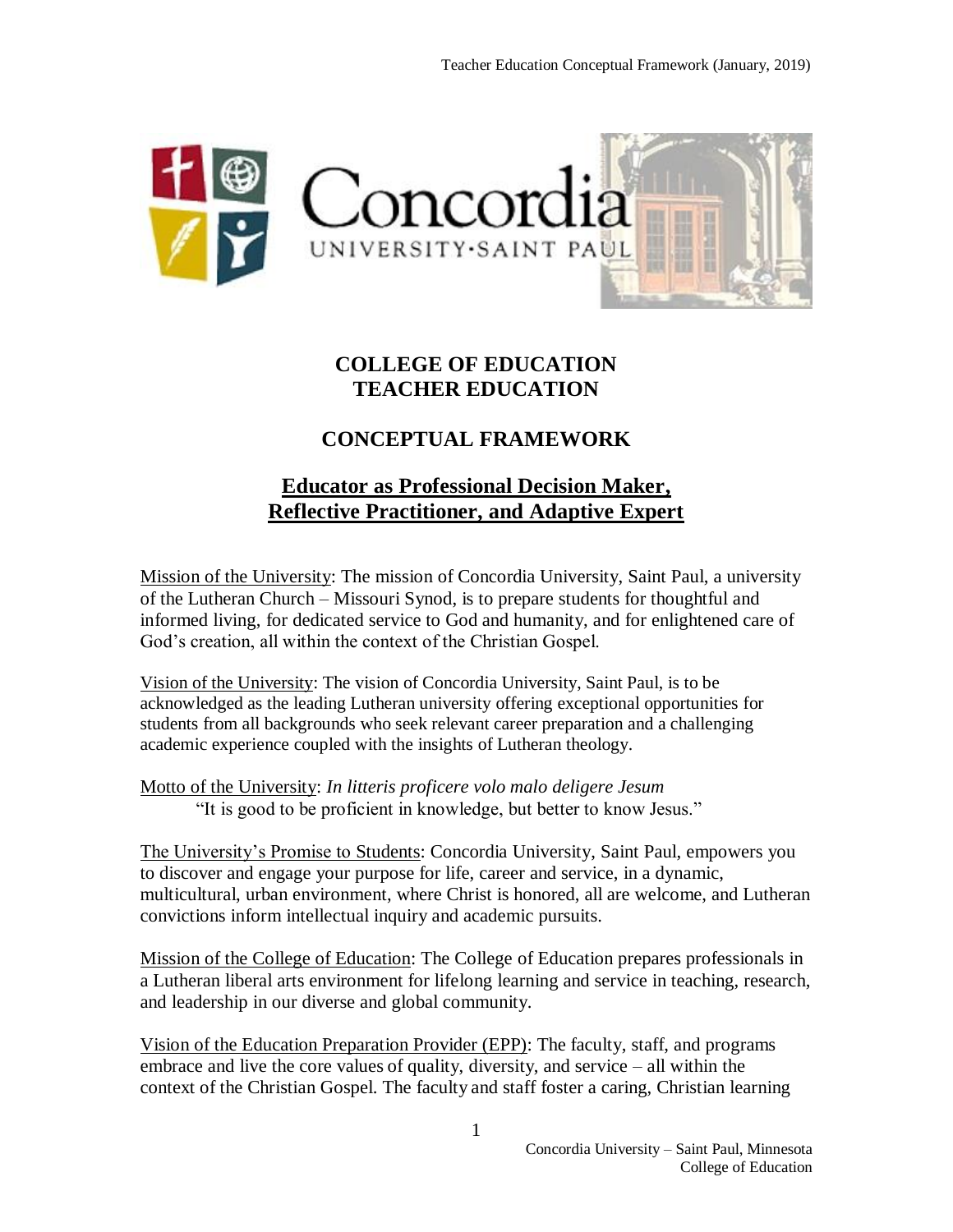environment, rich in technology and wonderfully diverse, in which each candidate receives individualized attention to facilitate personal and professional growth. Candidates, in turn, demonstrate exemplary dispositions in their future P-12 classrooms.

Mission of the Department of Undergraduate Teacher Education: The Department of Undergraduate Teacher Education prepares professional, academically capable, and personally responsible entry-level educators who are professional decision makers to serve in diverse and global educational communities.

Mission of the Department of Graduate Teacher Education: The Department of Graduate Teacher Education, prepares professionals at the advanced/graduate level to be decision makers, reflective practitioners, and adaptive experts for teaching, research, and leadership in diverse and global educational communities.

# **Liberal Arts Tradition and General Education**

Concordia University prepares entry-level professional educators for service in public, private, and parochial (primarily Lutheran) schools as well as in-service reflective practitioners and adaptive experts for professional leadership positions as teachers, principals, superintendents, and scholars.

The university offers initial teacher licensure at the undergraduate level, for postbaccalaureate students, and for students in its Master of Arts in Teaching (MAT) program. The university also offers advanced preparation for educators through its Master of Arts in Education (MA.Ed.) program, Educational Specialist program, and Educational Doctorate program.

The university has established learning outcomes for all students and at the undergraduate level the outcomes are articulated as the *Framework for Learning*. The framework was created by the faculty as a conceptual model to organize the learning of undergraduate students at Concordia University. The function of the *Framework for Learning* is to make explicit how Concordia University understands and applies its mission statement. To help realize the goals of the mission statement, the total educational experience of Concordia students – both in and out of the classroom – is placed within this overarching structure. The framework includes goals and competencies in eight areas: aesthetic, intellectual, physical, spiritual, communication, interpersonal, civic, and global.

In turn, the 11 University Outcomes have been derived from the *Framework for Learning*. It is expected that all students will accomplish these University Outcomes through a variety of experiences and various coursework: general education coursework, major coursework, and elective coursework.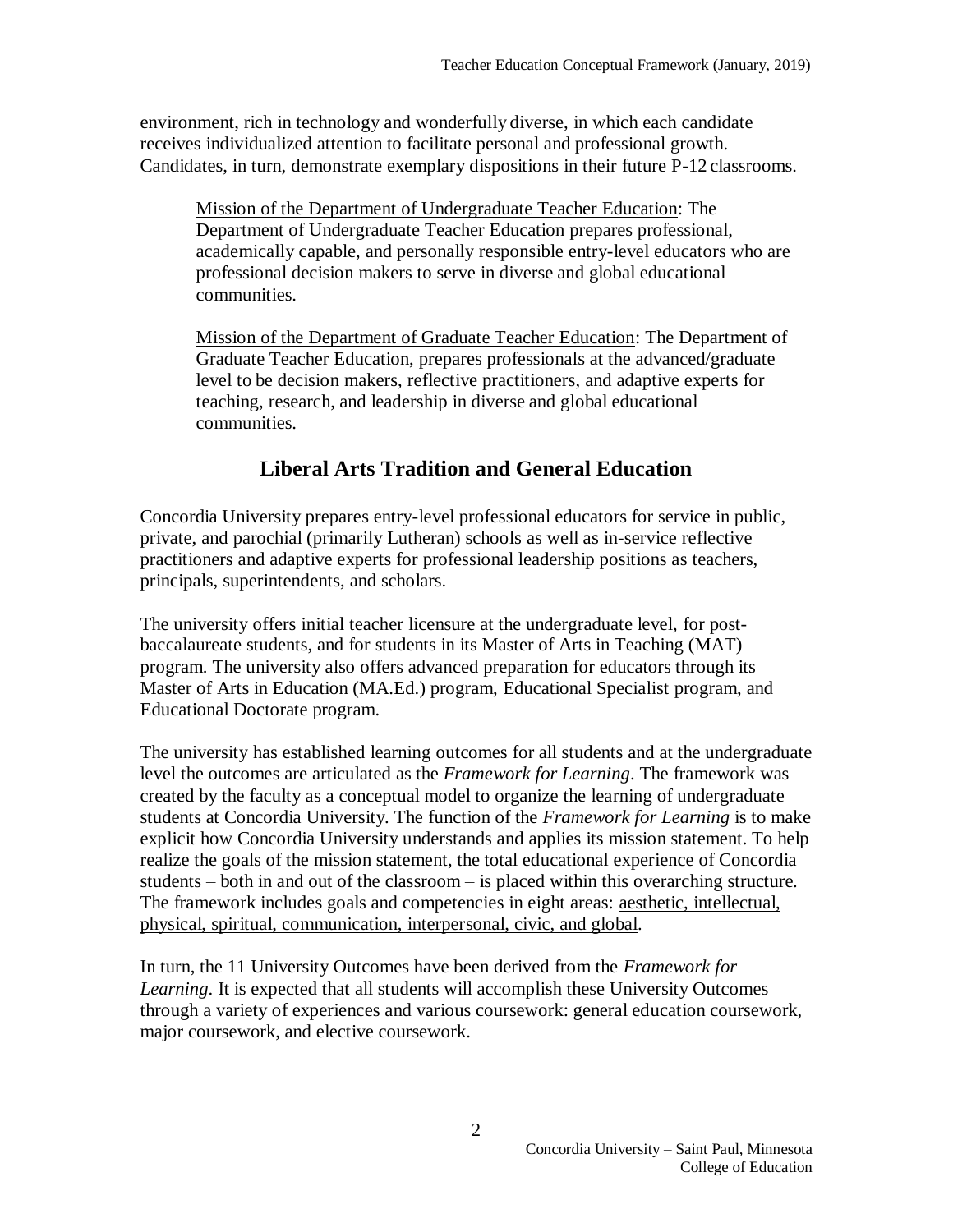## **The Framework for Learning, Goals, and Competencies**

### **Aesthetic**

Goal: to increase awareness, understanding and informed critical appreciation of artistic expression and to foster creative talents within the student.

Competencies: With the help of the Concordia community, the student will:

- A. understand the importance of artistic expression in reflecting and shaping the life of human communities;
- B. appreciate the arts by exploring them in relation to philosophical, religious and social thought;
- C. appreciate the arts by experiencing major forms of artistic communication;
- D. appreciate and examine the relationship of the arts and ineffable aspects of human experience; and,
- E. value one's self as a contributor to, appreciation of and participant in various avenues of artistic expression.

### **Intellectual**

Goal: to develop the ability to think critically, incorporating skills for imagining, organizing, analyzing and evaluating.

Competencies: With the help of the Concordia community, the student will:

- A. reason logically, reflectively and independently;
- B. examine, analyze and integrate ideas, applying inductive, quantitative and abstract thinking;
- C. synthesize and formulate new ideas;
- D. arrive at thoughtful, informed and ethical decisions; and,
- E. use appropriate and current technology in problem solving, research and analysis.

## **Physical**

Goal: to foster informed healthful living, balanced service to God and humanity and enlightened care for self.

Competencies: With the help of the Concordia community, the student will:

- A. demonstrate strategies that promote lifelong health;
- B. implement and evaluate a personal physical fitness plan;
- C. implement a health-conscious lifestyle, including intellectual and emotional wellness; and,
- D. balance health of physical self and service to God and humanity.

## **Spiritual**

Goal: to foster understanding of the Gospel and its Biblical source from the perspective of Lutheran theology, including implications of the Gospel for human experience and for vocation in home, workplace, public life and congregation.

Competencies: With the help of the Concordia community, the student will:

- A. appreciate and understand the content of the Bible, with appropriate reference to the Gospel and Lutheran theology;
- B. describe the Christian tradition, noting the university's Lutheran heritage, and examine the range of Christianity's influence on human history and culture;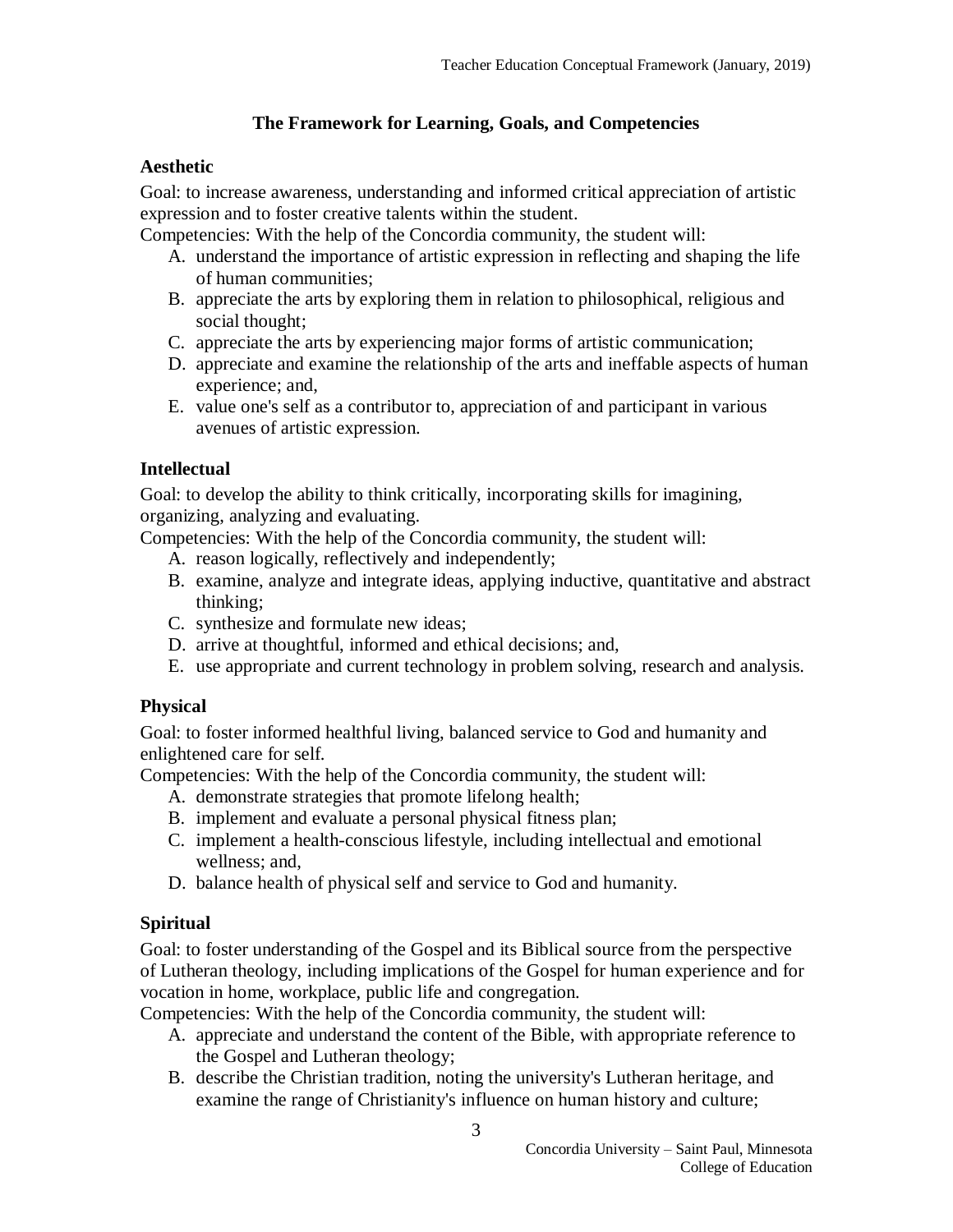- C. relate with sensitivity to various religious traditions;
- D. understand the complexities of the intersections of religion and society, including questions of ethics and vocation; and,
- E. serve the larger community and reflect on the significance of that service.

### **Communication**

Goal: to develop an awareness of communication processes and the desire and skill to improve writing, speaking, research, synthesis and analysis.

Competencies: With the help of the Concordia community, the student will:

- A. understand and demonstrate the writing and speaking process, developing theoretical knowledge of and applying skills in interpersonal, public and intercultural communication contexts;
- B. respond to texts with attention to logic, style, voice, organization and effect;
- C. use skills of logic, research, evaluation and synthesis in a variety of contexts;
- D. describe communication factors in the development, maintenance and dissolution of relationships;
- E. demonstrate a responsible, ethical use of all forms of communication; and,
- F. demonstrate application of technology as a communication tool.

### **Interpersonal**

Goal: to develop understanding of self and self in relation to others.

Competencies: With the help of the Concordia community, the student will:

- A. understand human behavior individually, in groups and in organizations;
- B. understand his/her own experience and paradigms, discover biases and their effects on behaviors, thought processes, feelings and spirituality;
- C. develop empathy and understanding for others from similar as well as from different backgrounds;
- D. develop self-understanding within the context of relationships with others; and,
- E. demonstrate cooperative approaches to conflict resolution.

### **Civic**

Goal: to understand the structure and operations of governments as well as the dynamic interplay between individual and corporate identities; to examine patterns and processes of culture and social structure.

Competencies: With the help of the Concordia community, the student will:

- A. evaluate and understand current and historical societal issues;
- B. compare and contrast issues, societal institutions and policies in the U.S. with those of other countries;
- C. articulate a coherent democratic and just vision for the U.S., including the rights and responsibilities of its citizens and the role of the state; and,
- D. participate in the body politic: campus, city, state, national, or international.

### **Global**

Goal: to facilitate an informed understanding of our global interdependence and the ability to interact effectively with people, language and cultures other than a student's own.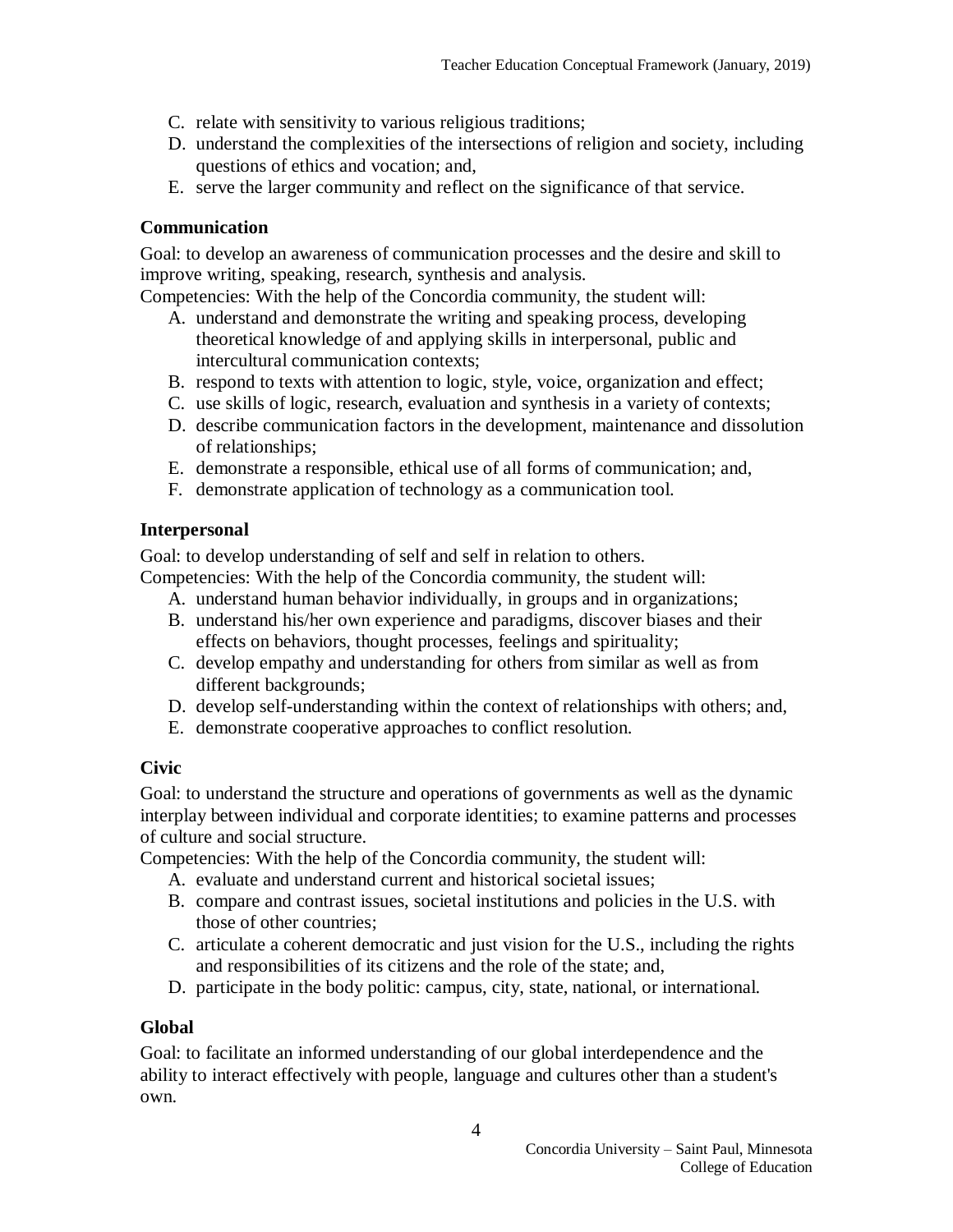Competencies: With the help of the Concordia community, the student will:

- A. relate with an informed perspective to people of at least one other culture of the world;
- B. relate with an informed perspective to people of at least one other culture of the United States;
- C. identify economic, political, religious, scientific, technological, geographical, environmental and other links in our global community;
- D. work towards justice and environmentally responsible living within a global perspective; and,
- E. recognize and act upon the difficulties caused by ethnocentrism.

As indicated above, the Framework for Learning shapes the entire Concordia University educational experience, entailing not only overt academic work but also chapel and spiritual life opportunities, service learning, foreign study, internships and a wide array of campus life activities. All academic coursework – majors and minors, study in professional programs, electives and especially the general education curriculum – is explicitly guided and informed by the Framework for Learning and is designed to support its goals.

## **University Outcomes for All Graduates**

The Concordia University graduate will be able to demonstrate the following competencies:

**Critical Thinking** – Identify the problem/issue; articulate solutions/perspectives; identify and assess key assumptions; identify and assess data and evidence; identify and consider of the influence of context; evaluate of the ethical dimensions and apply ethical principles; and synthesize conclusions, implications, and consequences.

**Information Literacy** – Prepare for research; generate search strategy and access resources; evaluate and process information; transfer and apply learning; incorporate information technology; practice legal and ethical use of information.

**Oral Communication** – Develop content into a well-organized oral presentation; use appropriate language and nonverbals to enhance the fluency of the presentation; effectively incorporate citations into the presentation; effectively tailor the presentation to the audience and respond appropriately to audience feedback.

**Quantitative Reasoning** – Translate verbal or written assertions into quantitative data; read, analyze, and interpret quantitative data, such as graphs, charts, or statistics; and support conclusions using quantitative data.

**Writing** – Relate content to an audience, develop and organize material, construct fluent sentences using standard grammar, mechanics and references.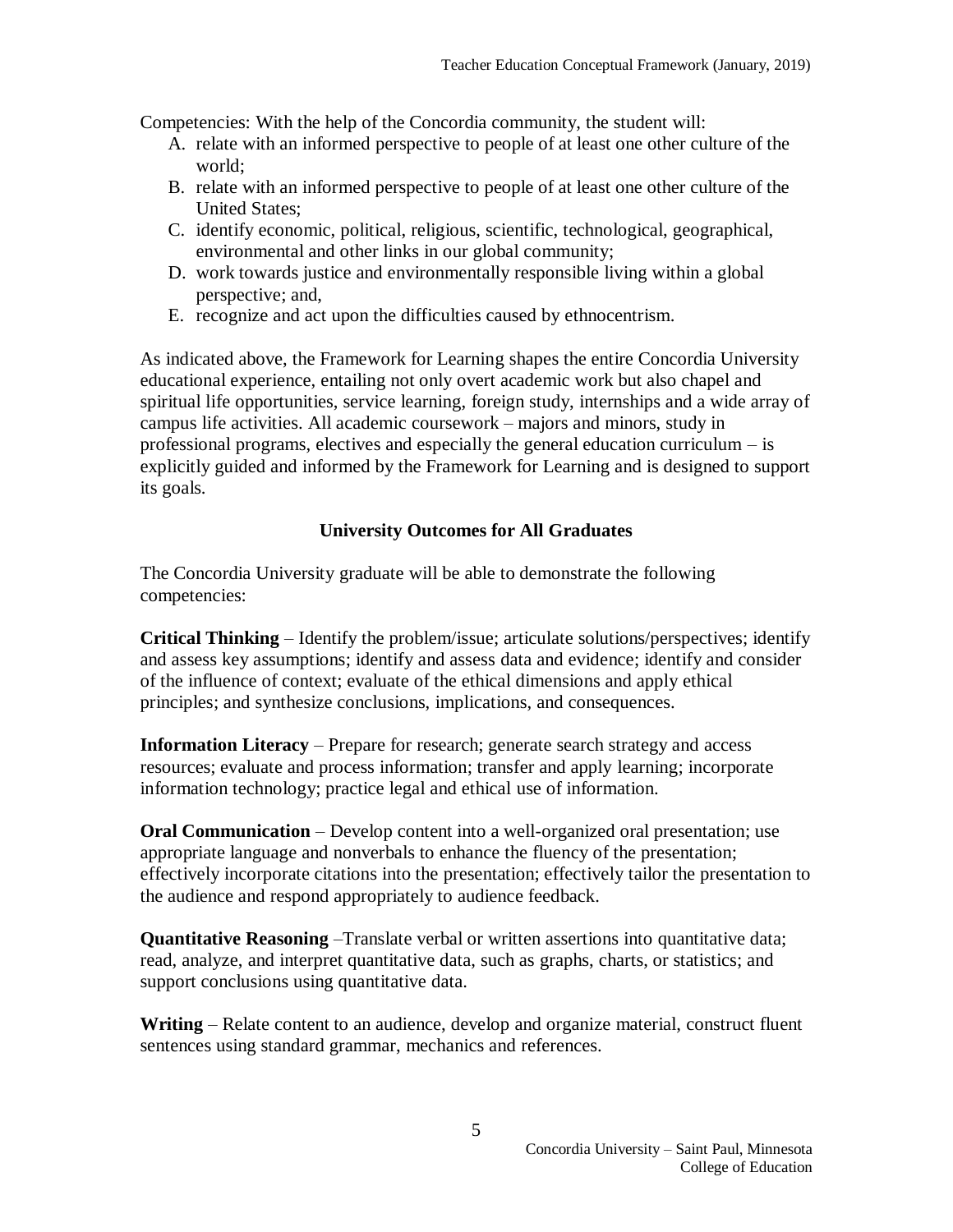**Aesthetic Values** – Relate how artistic expressions reflect philosophical, religious, and social thought in human communities; and recognize major forms of artistic expression in their culture.

**Civic Values** – Understand the value of participation in the civic infrastructure of the United States; recognize the similarities and differences between American civic policies, institutions, and beliefs and those of other communities, nations, cultures, and peoples throughout the world; and recognize the civic responsibility of the citizen and all levels of government to ensure a democratic and just vision for society.

**Global Values** – Pose critical questions about global issues and articulate arguments from a variety of global perspectives; identify and evaluate a variety of underlying cultural values that influence the diversity of ethics among cultures/countries; describe and interpret various aspects of other cultures relative to their own culture.

**Interpersonal Values** – Display effective interpersonal skills during interactions with others such that they accept and deliver constructive criticism; effectively resolve conflicts; demonstrate active listening strategies and other factors that contribute to positive relationships.

**Physical Values** – Demonstrate an understanding of and consistently implement healthconscious behaviors.

**Spiritual Values** – Identify and analyze narratives, theological themes, and literary types of the biblical texts; relate the Bible to Christian teachings and practice, particularly as these have been conveyed in the Lutheran tradition; state the central place of the Gospel in the teaching, life, and witness of the Christian church; respect those with differing religious traditions and experiences while being faithful to personal beliefs and practices.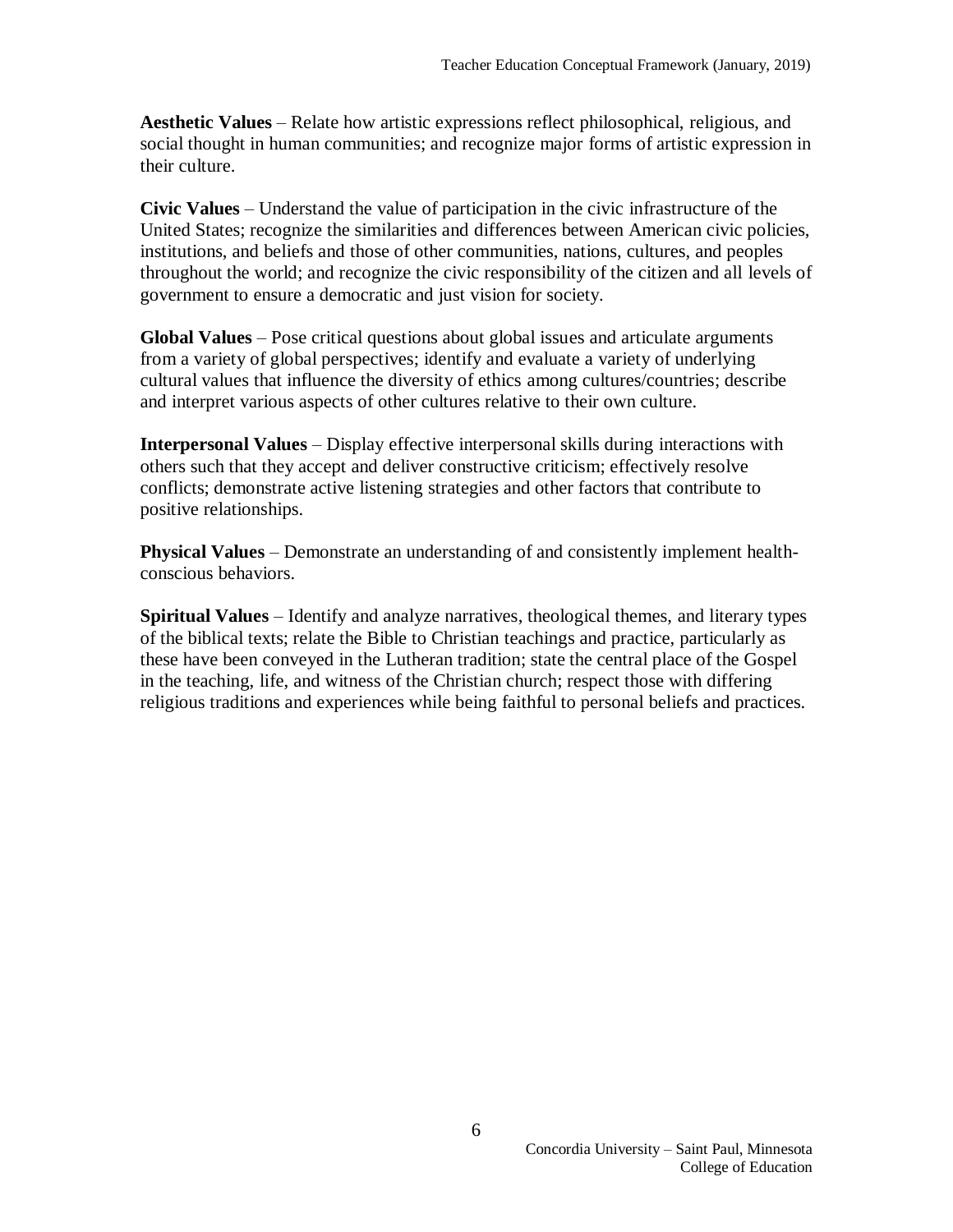### **General Education Curriculum**

Thus, a critical initial part of the preparation of professional educators at the initial/undergraduate level is the university's emphasis on a set of unified and strategically-designed outcomes that make up a liberal arts curriculum. Such a background is typically evident for advanced/graduate candidates as well. These outcomes have been dispersed into a series of general education courses but their delivery in all aspects of the university.

The purpose of the general education curriculum is to provide Concordia University students with the opportunity to grow in their ability to:

- A. discover, confront and explore unfamiliar information and ideas;
- B. use available academic resources and skills to think analytically, critically, and synthetically;
- C. use appropriate and current technology for research and problem solving; and
- D. ideally move beyond the academic data itself to formulate and express new insights and ideas.

In order to reach these outcomes, general education coursework at Concordia University includes experiences in the following 10 areas: Communication, Fine Arts, Global Studies, Health and Physical Education, History and Political Science, Literature, Mathematics and Natural Science, Religion and Theology, Social and Behavioral Science, and Writing:

**Fine Arts (Minimum 4 credits required; two courses from two different areas – Art, Music, and Theatre) –** The fine arts curriculum increases students' awareness, understanding and critical appreciation of varied aesthetic expression; and seeks to foster their creative talents.

**History and Political Science (4 credits required) –** History offerings help students understand historical sources on their own terms and to recognize the interplay of political, intellectual, social, economic and cultural factors in the development of civilizations. It thereby provides one method whereby present-day circumstances can be better understood and evaluated. Political science courses help students understand their own government and the role of each citizen in the democratic process. Applied globally, political science pertains to the relationships between different governments and peoples and explores how their interests and welfare are connected by many of the same factors examined by historians.

**Communication (4 credits required) –** Communication courses pertain to the study of verbal and nonverbal messages between communicators in interpersonal, group, public, intercultural and mass media contexts. Communication theory and analysis informs student choice of ethical as well as effective strategies and skills used to relate and respond to ideas.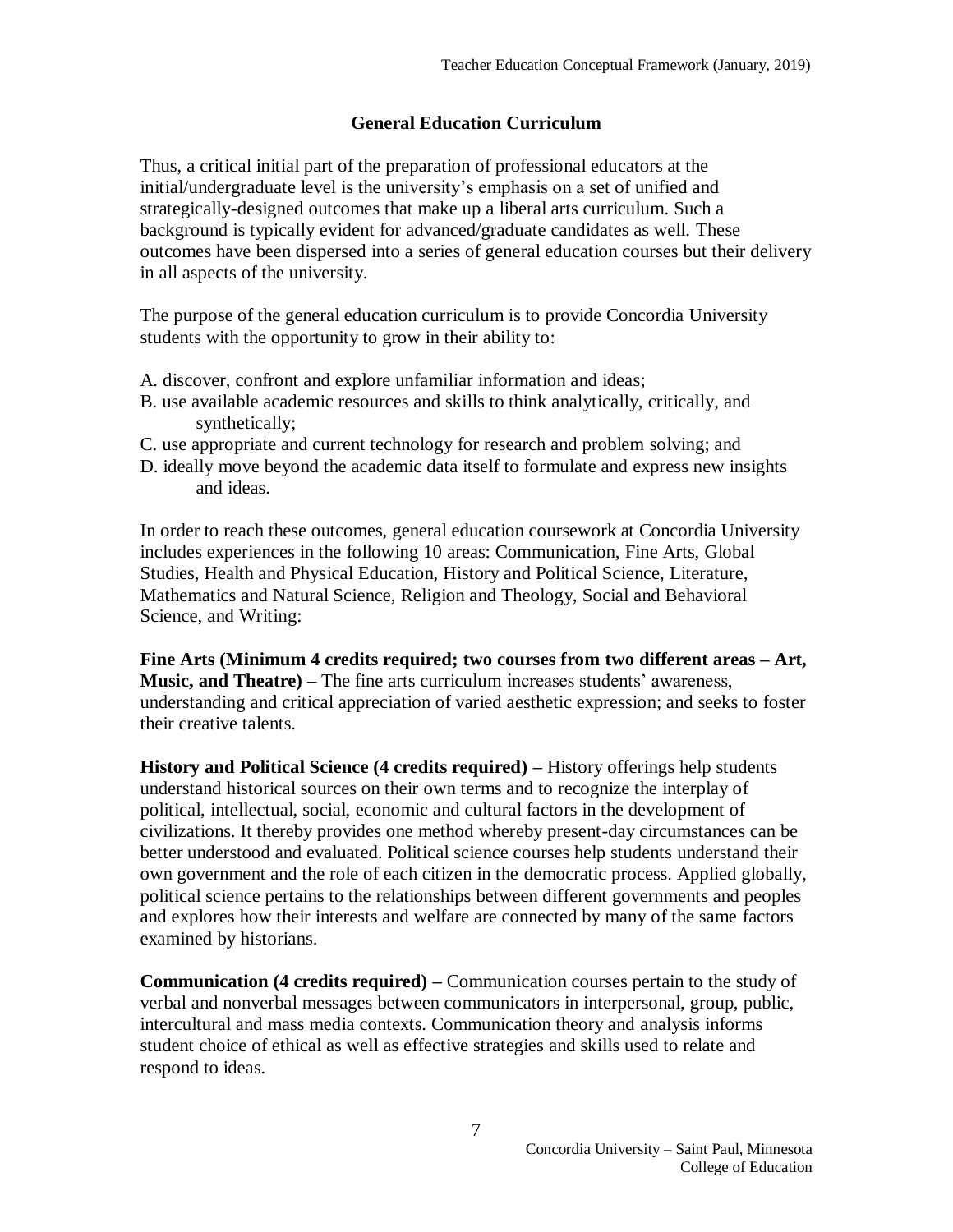**Global Studies (4 credits required) –** Global courses help students recognize global interdependence and/or cultural connections and enhance students' ability to work constructively with a people, language, or culture other than their own.

**Social and Behavioral Science (4 credits required) –** Social and behavioral science courses provide the perspectives and tools for students to understand human behavior individually, in groups and in organizations.

**Health Science (3 credits required) –** The health science curriculum provides students with the resources and strategies necessary for healthy, balanced and vigorous lives.

**Literature (4 credits required) –** The literature curriculum helps students develop their abilities to think critically about, write coherently on and discuss enthusiastically a variety of literary texts; students develop both an intellectual understanding of the power of literature and an aesthetic appreciation for diverse literary works.

**Mathematics and Science (7 credits required) –** Mathematics offerings are designed to develop students' understanding of basic mathematical concepts, to develop their abilities to analyze and solve mathematical problems and to promote mathematical awareness in the analysis of problem solving strategies and the interpretation of results. Science courses examine the physical nature of the world. Biology involves plant, animal and human life; physical science deals with the processes of the earth; while earth science studies the earth and the universe. Students take a minimum of 7 credits of mathematics (3 credits) and science (4 credits).

**Religion and Theology (6-8 credits required; 3-4 Introductory, 3-4 Intermediate) –** Students in traditional programs meet their general education requirements in theology by taking a course from the "Biblical" category and a course from the "Intermediate" category. Students in professional church work programs must select from those courses in both categories that are also requirements in the minor in Lutheran Theology. Students in adult undergraduate programs meet this requirement by taking a combined course that meets the outcomes in the intro/intermediate areas.

**Writing (4 credits required) –** The writing course provides students with an awareness of written communication – specifically the process of research, synthesis and analysis – as well as opportunities to practice their own writing skills in an academic setting.

# **Conceptual Framework Specific for Teacher Education Programs**

The conceptual framework for the teacher education programs – *Educator as Professional Decision Maker, Reflective Practitioner, and Adaptive Expert* – articulates the multiple dimensions of these programs at Concordia University. The included visual model (Figure 1) presents the components of the framework and communicates the relationships that the components have with one another. The model suggests a dynamic, interactive, energetic, and productive orientation to the preparation of professional educators at Concordia University.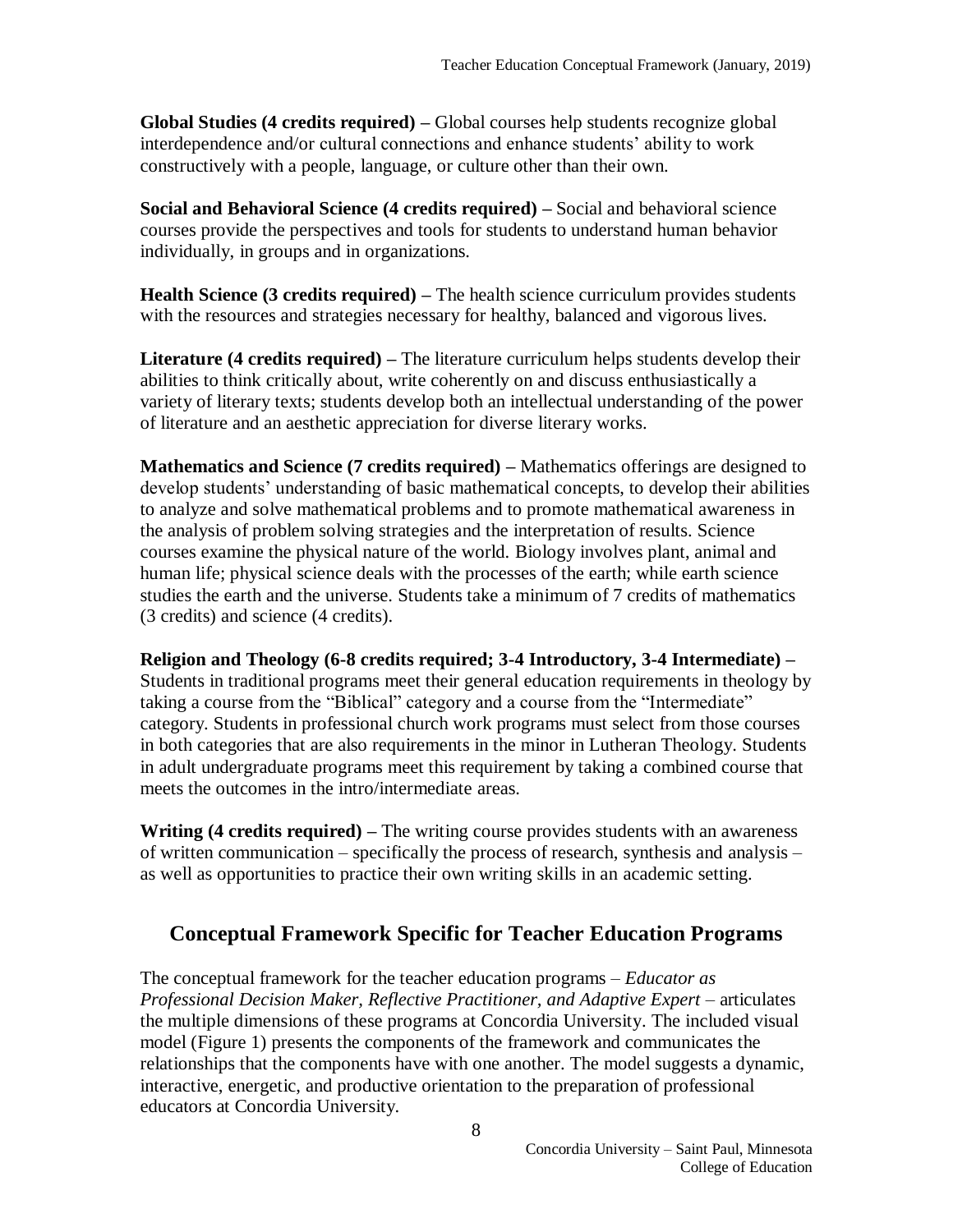It is tempting to see progress through any program for educators as a linear, course-bycourse, step-by-step, from-here-straight-to-there process, but a traditional flow chart with a row of discrete boxes connected by arrows fails to articulate the dynamic and synergistic approach to the preparation of educators at Concordia University. While the university has a clearly determined progression for moving candidates toward the profession and for professional growth in their practice, the Department of Undergraduate Teacher Education (DUTE) and the Department of Graduate Teacher Education (DGTE) have developed this "washing-machine model" to represent its program, where movement and momentum are implied, where elements swirl and tumble and bump into each other, suggesting a truly interactive and dynamic approach to the preparation of education professionals. A synergistic quality is also suggested in that each element is enriched and enhanced by its position and relation to the others. In effect, the result is greater than the sum of its parts. Educators are more than an embodiment of a university transcript. The conceptual foundations and framework, the curriculum, Field Experiences, and Clinical Practices, all interact, contributing to molding professional decision makers, empowered professionals, reflective practitioners, and adaptive experts – educators who know not only what to do but why they do it.

The theme *Educator as Professional Decision Maker, Reflective Practitioner, and Adaptive Expert* is a transformation of the *Teacher as Decision Maker* theme that was developed by the program in 1988. During the 1990/91 academic year, faculty worked with the Teacher Education Advisory Group (TEAG) to identify outcomes (knowledge, skills, and dispositions) for Concordia University's teacher education program. Refinement of the conceptual understandings has been ongoing with major revisions occurring in 1995, 2001 (*Educator as Professional Decision Maker*), and 2007 (*Educator as Professional Decision Maker, Reflective Practitioner, and Adaptive Expert*). The included Interstate New Teachers Assessment and Support Consortium (InTASC) standards – adopted as the Minnesota Standards of Effective Practice – were updated in 2010.

The following "frameworks" are worth noting, are important for the Concordia University understanding of the teaching and learning process, and are presented to candidates at different points in their preparation: Westbury (1973) – teaching as an interaction between four primary tasks and the constraints of the classroom situation; Shulman (1987) – seven areas of professional knowledge for teachers; Slavin (1987) – model of alterable elements of effective instruction; Dillon (1990) – a definition of teaching; Sternberg & Horvath (1995) – a prototype view of expert teaching; Danielson (1996) – a framework for teaching; Garmston (1998) – six knowledge areas of expert teachers; Bransford, Brown, & Cocking (1999) – synthesis of how people learn and designs for learning environments; Darling-Hammond, Bransford, LePage, Hammerness, & Duffy (2005) – synthesis of the knowledge base for "preparing teachers for a changing world"; and Stronge (2007) – qualities of effective teachers.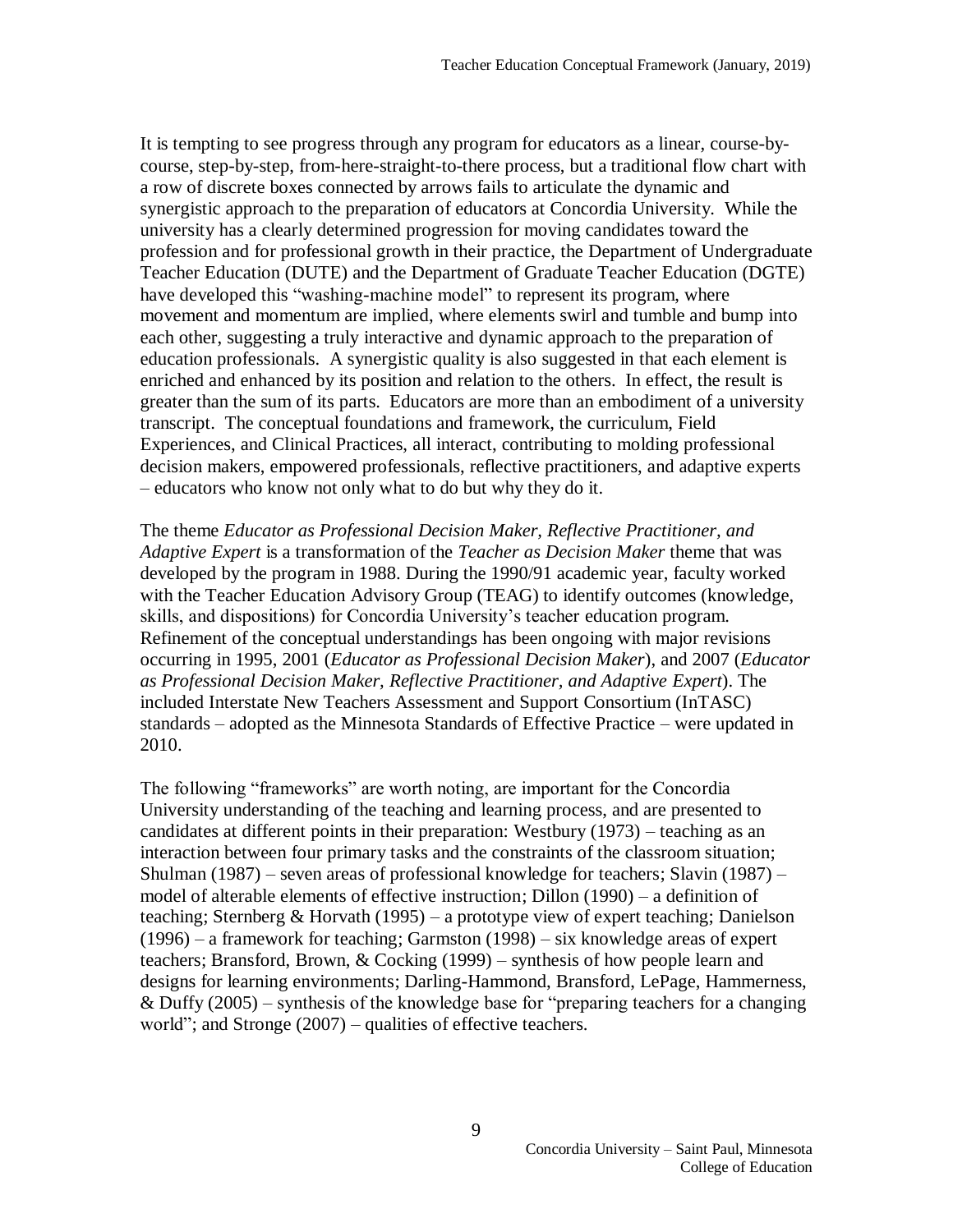#### **Context of Professionalism**

The word "professional" is often used to describe educators, especially when judging their level of competence, commitment, and integrity. Professionalism often includes such behavioral and attitudinal descriptions as "is always on time," "accepts responsibility," "shows initiative," "is respectful of colleagues and students." Such criteria may appear soft or fuzzy in a field that has built its theory and practice on the "hard data" of statistical research analyses; however, subjective characterizations like the ones mentioned above are often accepted as at least a part of the definition of professionalism. In addition, the habits and practices of self-evaluation, dedicated scholarship, critical thinking, creative problem solving, effective leadership, and ethical decision making suggest another dimension to the definition of professionalism. Perhaps, true elucidation of the term requires a combination of both common and noble qualities so that teachers demonstrate the simple characteristics of "showing up" as well as the exemplary ones of dedicated service. Much research and conceptual work is being done in this area and needs to be incorporated into coursework for aspiring and in-service professional educators. For example, Shulman (1998) has suggested that there are six commonplaces shared by all professions: service to society, a body of scholarly knowledge that forms the basis of the entitlement to practice, engagement in practical action, uncertainty caused by the different needs of clients and the non-routine nature of problems, the importance of experience in developing practice, and the development of a professional community that aggregates and shares knowledge and develops professional standards (p. 516).

The Concordia University teacher education program operates within a context of professionalism as expressed by the diagram in Figure 1. Infused throughout the coursework and field and clinical experiences of the program is an expectation that students and faculty members conduct themselves in responsible, moral, ethical, and committed ways. A continuous message from faculty helps candidates recognize the importance of the teacher's role in society and inspires them to respect teaching as an admirable profession. In coursework and field and clinical experiences candidates are encouraged to meet and exceed the high standards that the profession of teaching sets for the personal and professional conduct of its members.

### **Four Areas of Teacher Competence – University "Pillars"**

According to Smith (1992), a well-trained teacher should be prepared in four general areas of teacher competence in order to make informed decisions which translate into successful student learning – these represent the knowledge, skills, and dispositions required of all successful teachers: (1) knowledge of subject matter, (2) theoretical knowledge about learning and human behavior, (3) a repertoire of teaching strategies, and (4) attitudes that foster learning. In the conceptual framework model (Figure 1), these four areas make up the field against which Concordia University views all the decisionmaking components – they are the "pillars" of candidate preparation and learning. Garmston (1998) presents a similar list, suggesting that teachers need knowledge of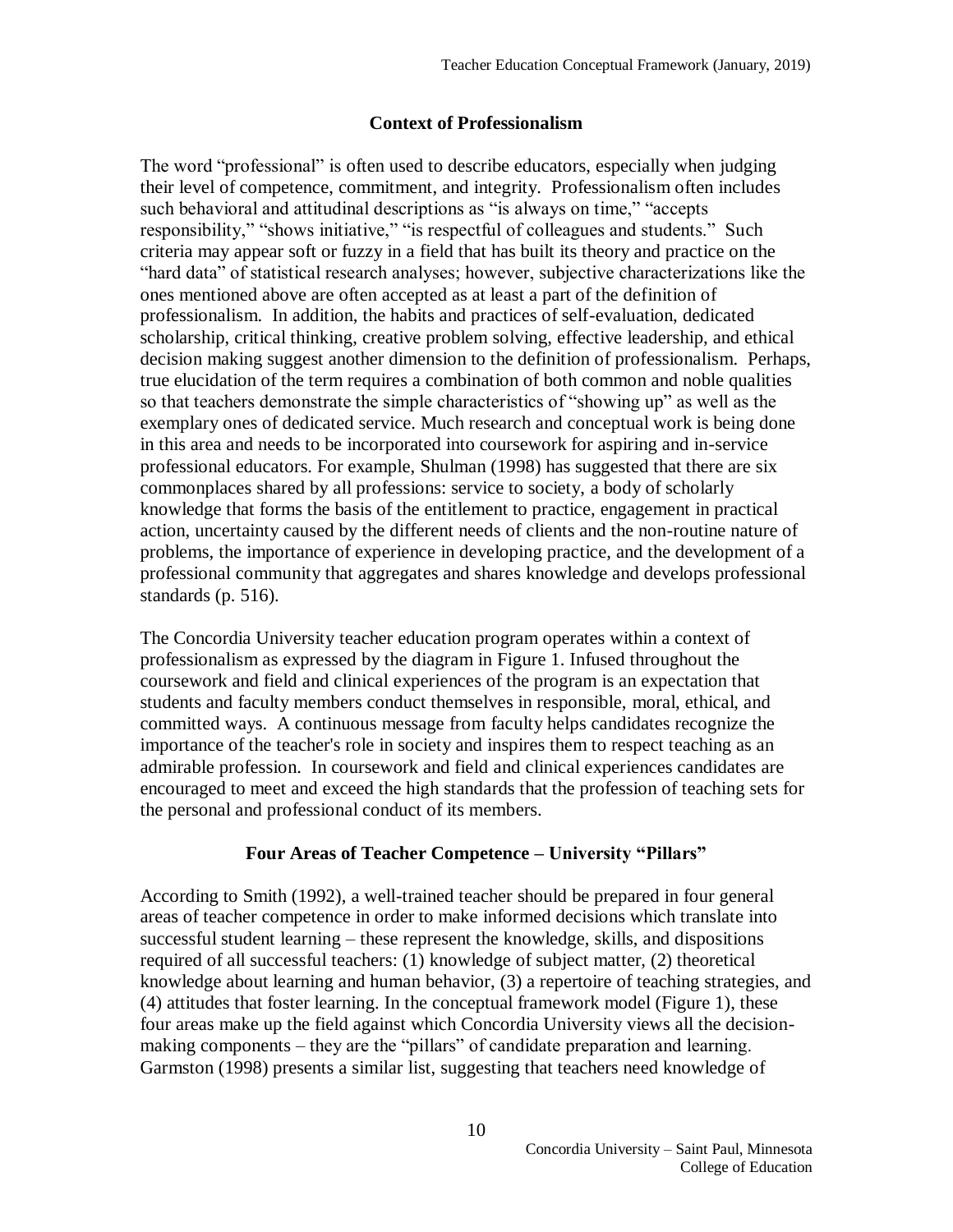content, knowledge of pedagogy (a repertoire of teaching skills), knowledge of students and how they learn, and knowledge of self and about collegial interaction.

Decision making is at the heart of the conceptual model: educational decisions are reflections of one's beliefs and attitudes about teaching and learning as well as one's knowledge and skills. The impact that each general area of teacher competence has on educational decision making is described below. Interestingly, the conceptual model presented in recent work by Darling-Hammond, Bransford, LePage, Hammerness, and Duffy (2005, p. 11), is strikingly similar to the model as the one used at Concordia University since 1995 and revised in 2007 (Figure 1). Called Preparing Teachers for a Changing World, the Darling-Hammond, et al., model includes the following "pillars" couched in a milieu of Teaching as a Profession and Learning in Democracy: Knowledge of Subject Matter and Curriculum Goals (educational goals and

purposes for skills, content, subject matter)

Knowledge of Learners and Their Development in Social Contexts (learning, human development, language)

Knowledge of Teaching (content plus content pedagogy, teaching diverse learners, assessment, classroom management)

#### **Knowledge of subject matter**

Concordia University faculty believe that a broad-based and solid liberal arts education serves as the foundation of knowledge in the preparation of educators. A basic understanding of content to be taught is a fundamental necessity in the teaching and learning process; a thorough and deep understanding of subject matter to be taught must be a lifelong pursuit for the professional educator. The positive results of a growing understanding of subject matter are greater intellectual security and an ability to plan and implement the instructional content in ways which positively impact student learning. If a teacher is planning to teach direct objects, the causes of the Civil War, or the process for solving quadratic equations, he or she must know and understand the content of the lesson. A teacher's grasp of subject matter knowledge determines if he or she can plan and deliver an integrated, thoughtful, and organized unit of learning and experience, moving beyond a superficial or fragmented curriculum. Subject matter understanding drives many decision-making aspects of the teaching and learning process, including selection of significant topics and subtopics, experiences, materials, methods, questions, and student response opportunities.

As we recognize that entry-level educators must meet the basic requirements of each discipline, the development of subject matter knowledge and curriculum knowledge (Shulman, 1987) is addressed in the teacher education program in a variety of ways. First, as noted above, general education courses completed early in candidates' university experience, provide a broad exposure to the classic disciplines of a liberal arts curriculum. The sampling of fine arts, history and political science, communication, global studies, social and behavioral science, health and physical education, literature, mathematics and natural science, religion/theology, and writing ensures that candidates have a broad background and provide candidates with opportunities to focus on those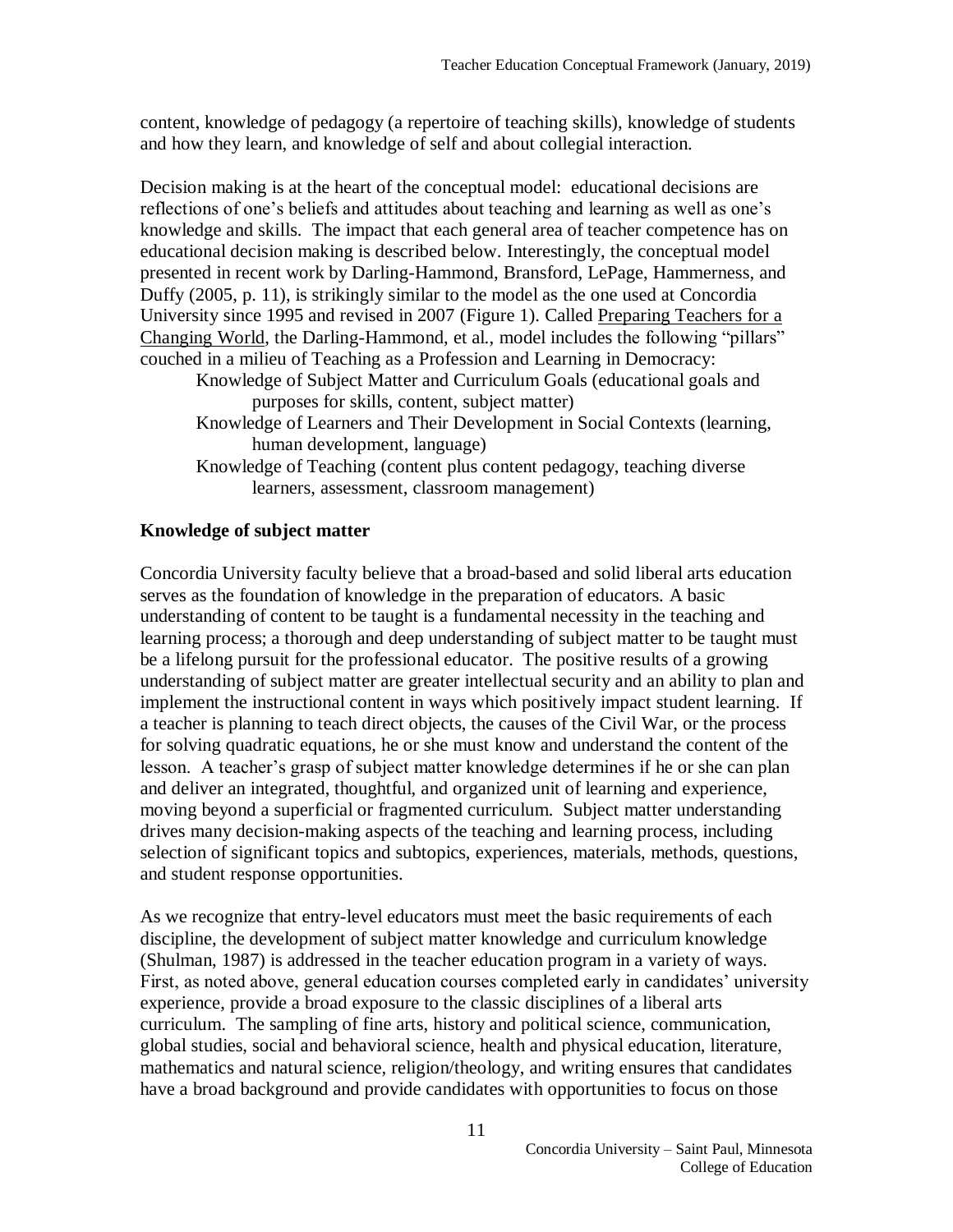areas of greatest interest. Often, during their teacher preparation program, candidates specialize in a particular subject area (e.g., middle school or secondary school subjects). Teachers of early childhood or elementary children are expected to have a basic understanding of all curricular areas and so courses that focus on teaching methods are taught contextually; that is, the content of the subject used in methodological demonstrations or explanations. For example, the course for elementary teachers, ED 360 Content and Methods of Mathematics, includes both content and teaching methods. Also, when candidates learn the methodology of planning and implementing literature circles in their literacy coursework, they learn the technique by using and reading the "real books" of children's literature. Candidates must be able to use knowledge effectively to ensure that P-12 students with whom they work are benefiting from instruction as they plan, prepare, and deliver instruction (Danielson, 1996).

Specialization for the middle school and secondary teacher education candidates and those seeking Kindergarten through Grade 12 certification, requires greater coursework exposure in a particular subject area (Chemistry, Communication Arts/Literature, English as a Second Language, Health, Life Science, Mathematics, Music – Instrumental, Music – Vocal, Physical Education, Social Studies, Visual Arts). These candidates are expected to develop a subject-matter knowledge base which prepares them for meeting the teaching-learning challenges of the middle and/or high school curriculum.

Amidst all of their professional education classes, candidates encounter a strong advocacy for an educator's commitment to lifelong learning. The fleeting nature of knowledge demands that educators in any area of specialization continually renew and update their own knowledge base. Faculty members at Concordia University model this commitment through their participation in faculty development programs and they expect the same commitment from candidates aspiring to become educators themselves.

#### **Theoretical knowledge about learning and human behavior**

While teachers are often criticized for being more interested in practice than theory, the professional teacher recognizes that "we do what we believe" and that, in reality, there is nothing more practical than a good theory. A clear understanding of learning theory and developmental theory (Bandura, 1977; Bruner, 1966; Gagne, 1985; Kohlberg, 1969; Noddings, 1984; Piaget, 1952; Rogers, 1983; and Skinner, 1974) as well as their implications for instruction is necessary if teachers are to be able to create classrooms where the teaching and learning process is powerful and successful. Only when teachers understand, select, transform, and apply the ideas of behavioral, developmental, social learning, cognitive, humanistic, and moral reasoning theories and research will they be able to act with educational integrity and professional skill. These internalized theories assist beginning and experienced teachers in making effective decisions and in interpreting results of specific decisions. Teachers often have only microseconds to shape their responses to the stream of incidents and spontaneous circumstances in their classrooms. The ability to respond and decide effectively presupposes a knowledge base and pedagogical content knowledge (Shulman, 1987). This theoretical base guides the selection and implementation of the decisions which teachers make. Effective,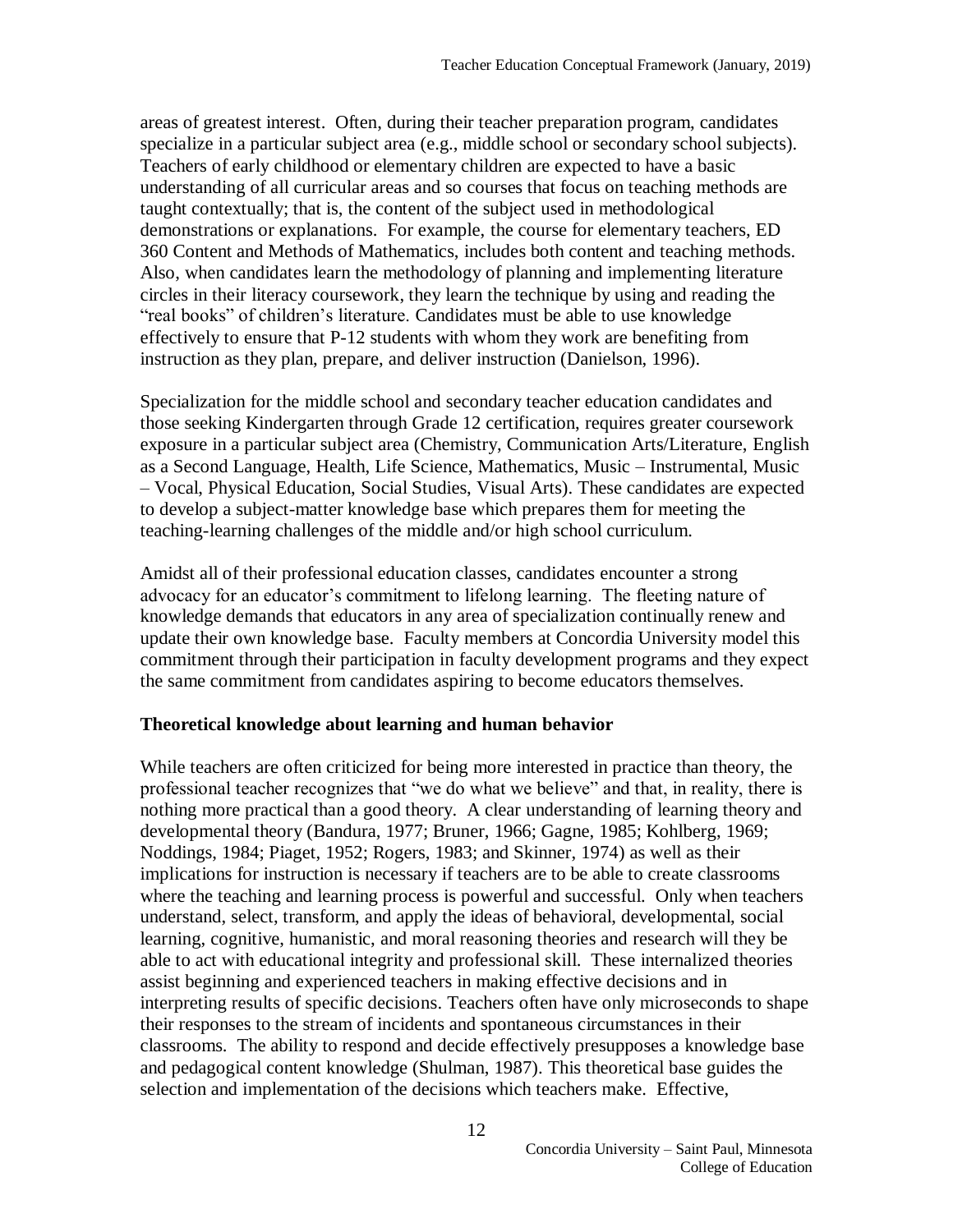professional teachers are aware of what theories of learning and behavior they hold and why they hold them. Thus, it follows, that any decision made by a teacher is a reflection of his or her belief system (e.g., How are the desks arranged? How were classroom rules developed? How can this student best learn prosocial skills? How should homework best be used? What reinforcements are emphasized in the classroom – intrinsic or extrinsic – and why? What expectations are set for students and how were they arrived at? What teacher behaviors are influenced by expectations and why? What assessment activities are important and how can they influence decision making?).

The practice of teaching, represented by the variety of answers to these questions, cannot be separated from the theories which direct them. The list of decision points during a school day and a school year is endless and encompasses every area of instructional, management, relational, and administrative concern in the teaching and learning process.

Candidates enrolled in the teacher education programs receive informational and experiential opportunities to learn the theoretical foundations that support teaching, especially as they are articulated in the discipline of psychology. Course requirements include general psychology, and child development and/or adolescent development. Courses required of all candidates such as ED 201 Introduction to and Foundations of Education and ED 336 Educational Psychology specifically address the decision-making demands of teaching within the context of educational theory and philosophy. Students view the complexity of theory from a historical perspective and are expected to articulate their own well-reasoned philosophy of education couched in the theoretical underpinnings of pedagogy. ED 439 Inclusive Classroom explores the great variability found in the typical classroom environment today.

Feedback and reflection opportunities in Field Experiences and Clinical Practice also address the theoretical underpinnings of classroom practice and require teacher education students to articulate the ideas and reasons that drive their teaching actions (Cruikshank, 1987). The "why" question pervades the discussions: Why did you choose that approach? Why do you think that? Why? Examination of daily teaching practice informs and directs a teacher's continued growth into the profession.

#### **A repertoire of teaching strategies**

The Concordia University experience expects candidates to consider answers to questions such as, "what educational purposes should we seek to attain?", "what education experiences can be designed that are likely to attain the purposes of education and learning?", "how can educational experiences be effectively organized?", and "how can we determine whether our purposes are being attained?" (Tyler, 1949, p. 1). Thus, our position it that our purposes or "ends" are critical for the decision-making necessary to decide teaching strategies or "means."

The "teaching effectiveness" literature (Fisher et al., 1980; Gage & Giaconia, 1981; Emmer et al., 1980) revealed a number of teacher skills and behaviors that influence the management and learning of students in the classroom. From this work, we have come to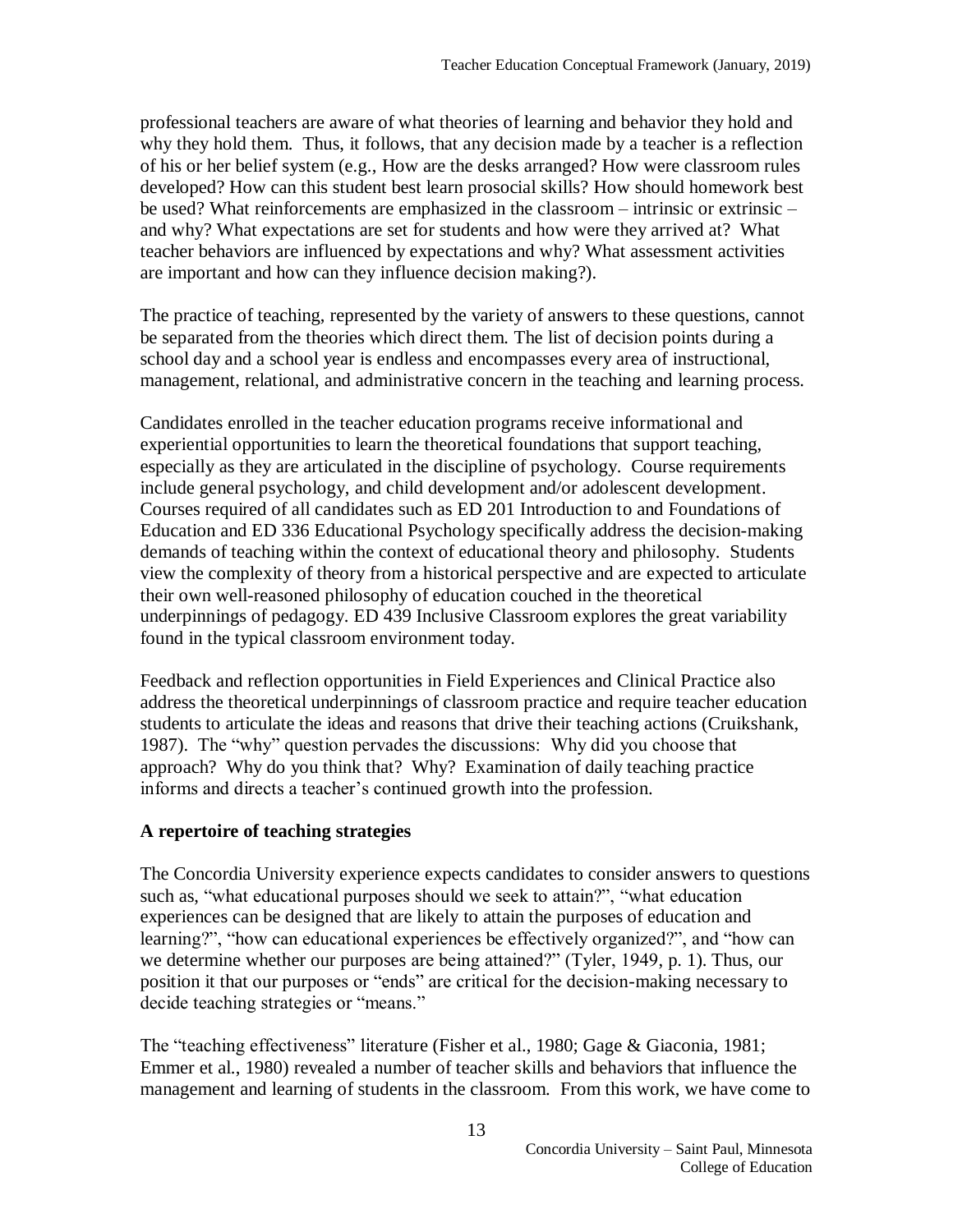know better that while subject matter knowledge is a necessary condition for effective teaching, it is not sufficient. It is also important to note that we have moved beyond this literature and recognize that it has only begun to address the important issues – the work started us on a path to more fully understanding the "science" of teaching but left us unsatisfied. Most college-educated adults can tell stories of the brilliant chemist or Shakespearean scholar, who knew everything about a topic but was unable to teach it to anyone else. The need for knowledge and skills related to the delivery of instruction – general pedagogical knowledge and pedagogical content knowledge (Shulman, 1987; also implied are knowledge of educational contexts; and knowledge of educational ends, purposes, and values) – is critical to the success of learning experiences for students. Decisions related to materials, grouping arrangements, assessment methods, pacing, student levels of participation, and questioning strategies list only a few of the "methodological" concerns that effective teachers must address in their planning, implementation, and evaluation of instruction. In addition, effective management skills are also a part of a successful teacher's "repertoire of teaching skills." Knowledge of student characteristics, motivation theory, and prevention-intervention techniques determine a teacher's skill in establishing and maintaining productive and pleasant learning environments. "Teaching the way I was taught" rarely provides prospective teachers with a rich and robust repertoire of instructional and management skills and strategies. Moving beyond the "folkways and folklore" of teaching (Don't smile until Christmas!) is necessary. More is known about the skills of teaching today than ever before. As we know, the skills and strategies necessary in the teaching and learning process are closely connected to student learning and understanding.

Concordia University's program assists teacher education students in developing effective teaching skills and strategies in the following ways: Faculty members in the professional courses model the skills and strategies which accommodate student learning styles, interests, and achievement levels. They incorporate technology into their teaching and require candidates to conduct presentations with technology as well. As Concordia University is a "laptop campus", all fulltime candidates are issued laptop computers and are able to take advantage of the campus-wide wireless internet capabilities. Faculty incorporate a variety of candidate responding opportunities in their classroom, including cooperative learning, high participation formats, and hands-on experiences with manipulative materials. Their instructional expertise provides a powerful demonstration of effective teaching strategies. The model of effective teaching is presented with particular clarity and focus in the "methods courses," but all of the education faculty recognize their responsibility to be exemplary teachers, and to present students with the skills and strategies of teaching that represent the "best of practice."

Field Experiences and Clinical Practices also give candidates in the teacher education program opportunities to observe and practice effective teaching skills. Cooperating Teachers are able to demonstrate current instructional and management practices. In personal and group reflection experiences, student teachers are encouraged to analyze the effectiveness of the approaches they observe and attempt on their own. They are also given opportunities to practice the skills and strategies of effective teaching in their practicum and student teaching classrooms. Frequently observed by their Cooperating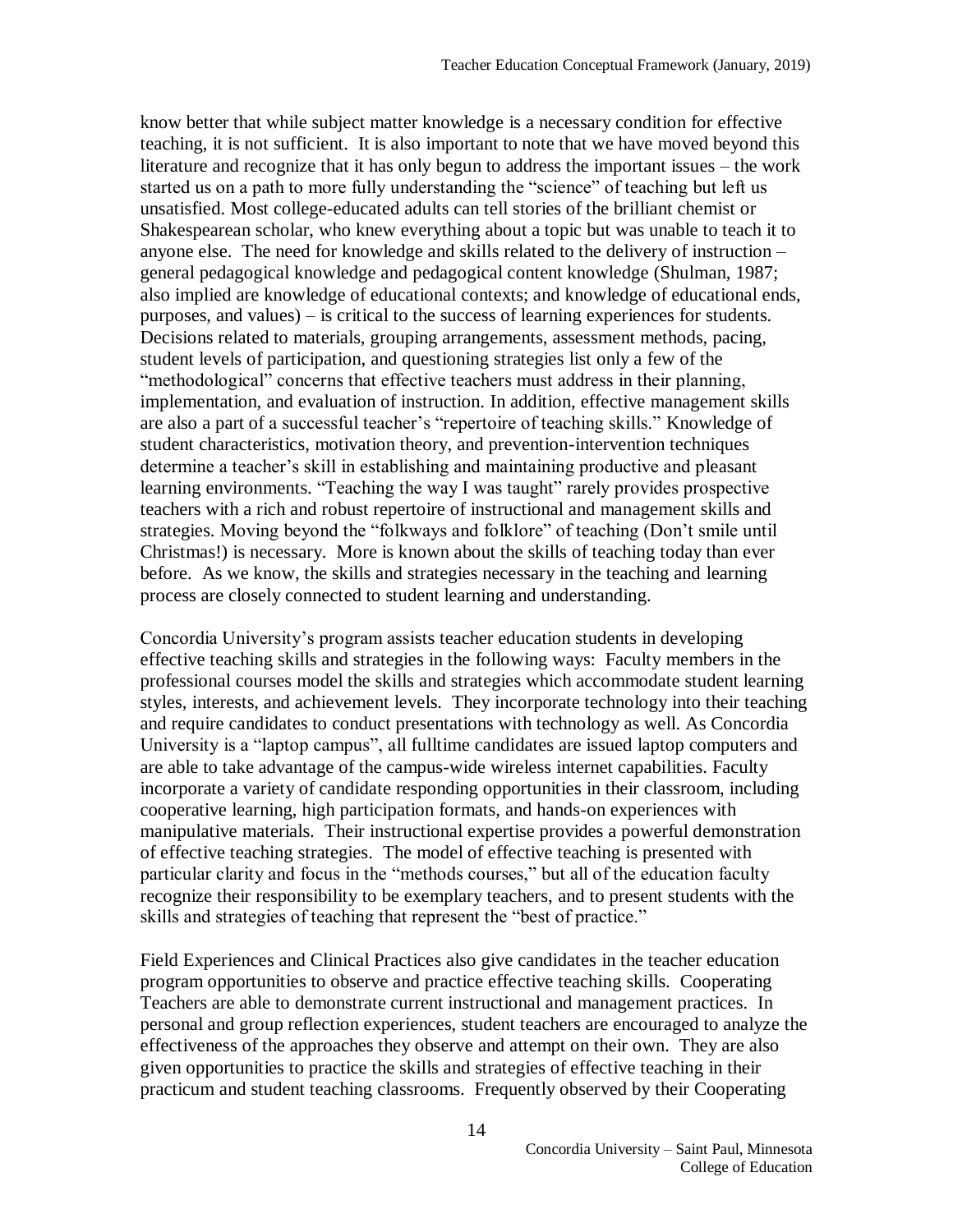Teachers and their University Supervisors, candidates are then given feedback to assist in their continual improvement of teaching skills.

Knowledge of diverse populations is addressed at several points in the program and most notably in the coursework focused on human diversity and relations. Teaching strategies that have been shown to be beneficial in a variety of settings and with diverse populations are included in the methods courses. Candidates are introduced to the realities of diversity in classroom settings, in learning styles, etc., and barriers to good instruction, but also to effective teaching strategies for all students, a variety of teaching strategies for diverse learners, and strategies specific to certain subject areas.

#### **Personal Qualities that foster learning**

Most educators believe that the personal qualities of teachers have a profound effect on the teaching and learning process. They are an important dimension of classroom and collegial dynamics and may have either a positive or negative impact on them. Some personal qualities are often described as attitudes and/or dispositions. Attitudes have a direct effect on behavior as they determine not only how we view ourselves, but also how we view and interact with others. Cooper (2006) suggests that there are four major categories of attitudes that affect teaching behavior. They include a balance between the following equally important "attitude arenas":

- (1) teachers' attitudes toward themselves research in psychology supports the notion that emotionally healthy individuals are better able to respect and cope with the feelings of others.
- (2) teachers' attitudes toward children and youth understanding the power of expectations and human relations and their impact on students' learning and behavior is an important awareness that teachers must possess.
- (3) teachers' attitudes toward peers and parents positive professional and personal relationships with adults are necessary for a successful and satisfying career.
- (4) teachers' attitudes toward subject matter being enthusiastic about a learning topic or experience has a dramatic impact on students' attitudes and achievement.

Dispositions are values, commitments, and professional ethics that influence a teacher's behavior toward his/her students, families, colleagues, and communities. Dispositions affect student learning, student motivation, and student development (Singh & Stoloff, 2008). They also impact an educator's own professional growth and are influenced by beliefs and attitudes related to values such as caring, fairness, honesty, responsibility and social justice. One critical disposition for educators, for example, is the belief that all students can learn. Others include the following (among others): caring, empathy, compassion, humility, respect, cultural competence, flexibility, initiative, resourcefulness, professionalism, confidentiality, and efficacy.

The educational preparation program promotes the development of healthy, respectful attitudes toward self and others by engaging candidates in coursework and experiential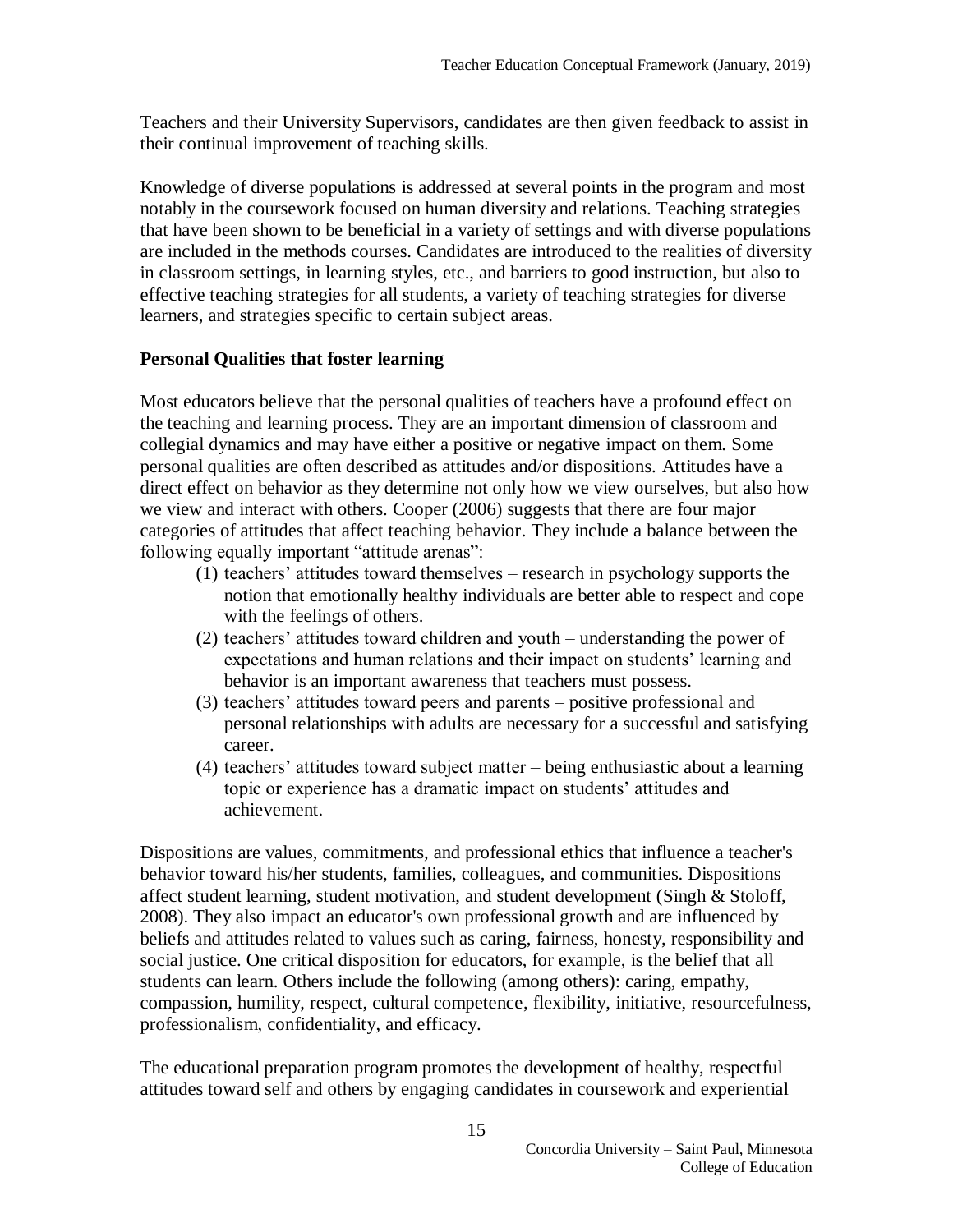opportunities which help them assess and grow in intrapersonal and interpersonal knowledge and skill. The Admission to the Teacher Education Professional Program process requires written and verbal responses to inquiries regarding candidates' perceived strengths and weaknesses related to the social and communication roles of a teacher. Through the processes of writing and interviewing, candidates are assisted in developing a realistic self-perception and in determining goals for growth in academic, social, and communication skills. Goal-setting opportunities are also encountered later on in the program when candidates complete the Practicum experience. If issues are identified by course instructors, Cooperating Teachers, University Supervisors, or the candidate him/herself, reflection and renewal can be addressed by writing specific goals for future experiences.

Coursework focused on human diversity and relations is embedded in all educator preparation programs in the College of Education. In several cases field experiences are required in order to expand and enrich the world of the candidates by exposing them to a diversity of cultures, ethnicities, socioeconomic classes, learning styles and abilities, etc. Educators in an increasingly diverse educational world must develop an awareness of their own attitudes and expectations regarding persons who are different from themselves. They interact with persons who play a variety of roles within the school: administrators, colleagues, parents, students, and these persons often reflect the richness and greatness of diversity in society. Developing attitudes of acceptance and appreciation are critical to the transformation of school and society which are too often troubled by the oppressive effects of bias, prejudice, and discrimination. Communication is addressed as the vehicle of attitudinal interchange as we recognize that attitudes are communicated through verbal and nonverbal interactions. Therefore, acquiring the skills necessary to engage in positive interpersonal communications is a prerequisite for operating successfully in the diverse world of the classroom.

### **Three Necessary Skills for Decision-Making, Reflective Practice, and Adaptive Expertise**

The central hub of the conceptual model, around which every element revolves, presents the program's organizing themes – educators as professional decision-makers (initial/undergraduate), and reflective practitioners, and adaptive experts (advanced/graduate). Coursework, Field Experiences, Clinical Practices, and reflections are focused and outcomes are directed to developing the knowledge, skills, and dispositions of prospective and in-service educators who have the ability to make sound professional decisions, to reflect upon personal practice, and to develop adaptive expertise. The process of decision-making (plan – implement – evaluate; and explained further below) also recognizes the continuous and pervasive role that feedback and reflection plays in the making of decisions. The substantial attention and support that professional decision-making receives as a pivotal activity and area of expertise in educating, is an important validation of its selection as an organizing theme for Concordia University's program. The "agitating action" of decision making as it is portrayed in the model accurately reflects the reality of professional life in and out of the classroom where decisive moments arise quickly, frequently, routinely, and non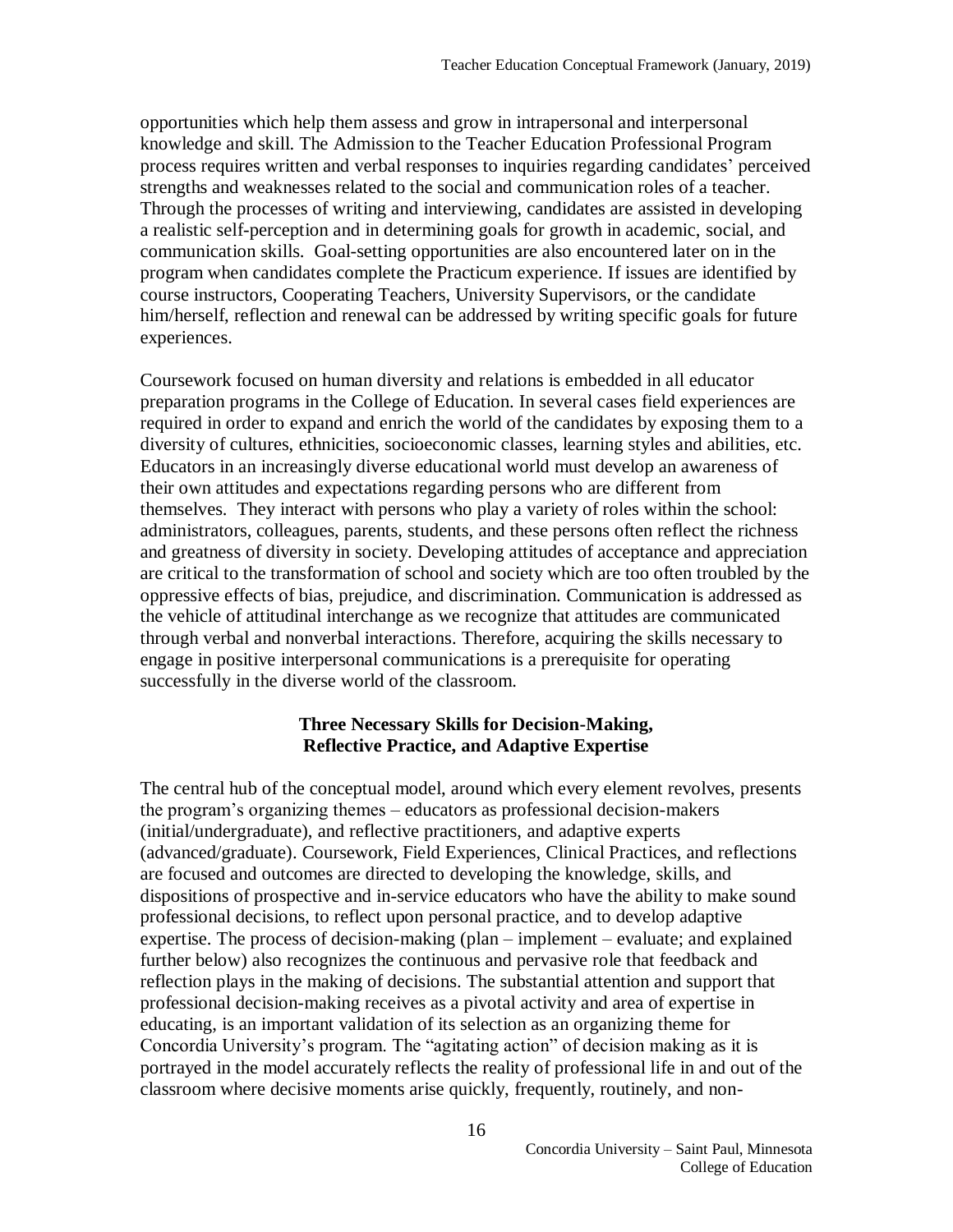routinely. Coursework and field and clinical experiences give candidates opportunities to study and practice the process and method of decision making so they emerge from the program as informed and skilled professionals. Overall, the dynamic design of the model suggests an active, participative orientation to learning and teaching for both faculty and candidates.

Both Smith (1992) and Cooper (2006) organize the decision making of teachers around three basic teaching functions – planning, implementing, and evaluating. This process is reflected in the conceptual model as the first ring around the central theme of *Educator as Professional Decision Maker, Reflective Practitioner, and Adaptive Expert*. Cooper says it this way (pp. 11-12):

The *planning* function requires that teachers make decisions about their students' needs, the most appropriate goals and objectives to help meet those needs, the content to be taught, the motivation necessary to attain their goals and objectives, and the instructional modes and teaching strategies most suited to the attainment of those goals and objectives. The planning function usually occurs when teachers are alone and have time to reflect and consider long- and short-range plans, the students' progress toward achieving objectives, the availability of materials, the time requirements of particular activities, and other such issues. Some teaching skills that support the planning function include observing pupil behavior, diagnosing pupil needs, setting goals and objectives, sequencing goals and objectives, and determining appropriate learning activities related to the objectives.

The *implementation* function requires that teachers implement the decisions that were made in the planning stage, particularly those relate to instructional modes, teaching strategies, and learning activities. While much of the planning function is accomplished when teachers are alone, the implementation function occurs when teachers are interacting with students. Research indicates that "teachers make one interactive decision every two minutes" and "the decision-making demands of classroom teaching are relatively intense" (Clark & Peterson, 1986, p. 274; quotation added from original). These decisions frequently must be made rapidly in response to classroom situations. Often, teachers have to make adjustments in their plans based on student questions and how the teachers perceive the lesson to be going. Teaching skills that support the implementation function included presenting and explaining, questioning, listening, introducing, demonstrating, eliciting student responses, and achieving closure.

The *evaluation* function requires decisions about the suitability of chosen objectives as well as the teaching strategies keyed to those objectives and, ultimately, whether or not the students are achieving what the teacher intended. To make the necessary decisions, teachers must determine what kind of information they need and then gather it. Teaching skills that support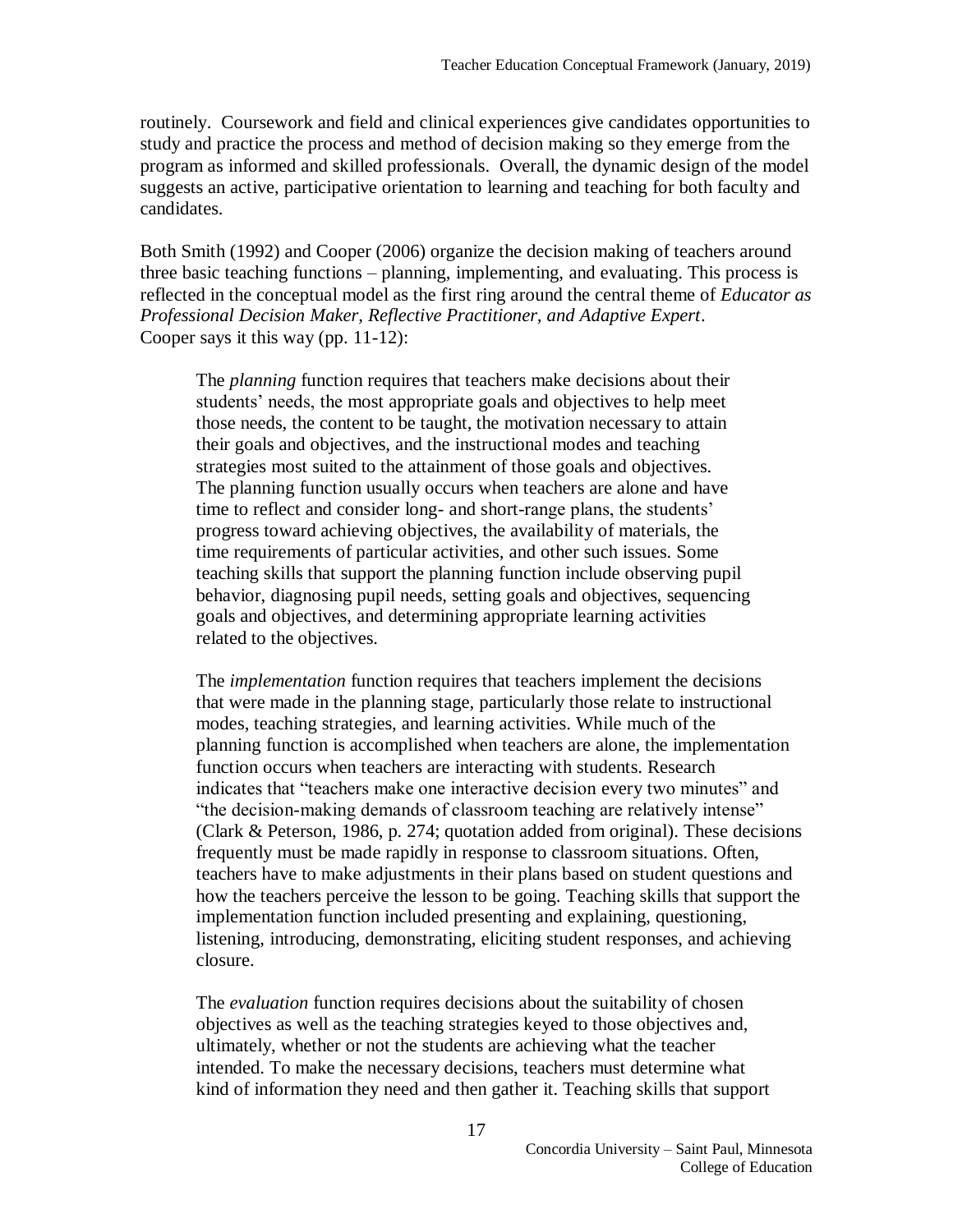the evaluation function include specifying the learning objectives to be evaluated; describing the information needed to make such evaluation; obtaining, analyzing, and recording that information; and forming judgments.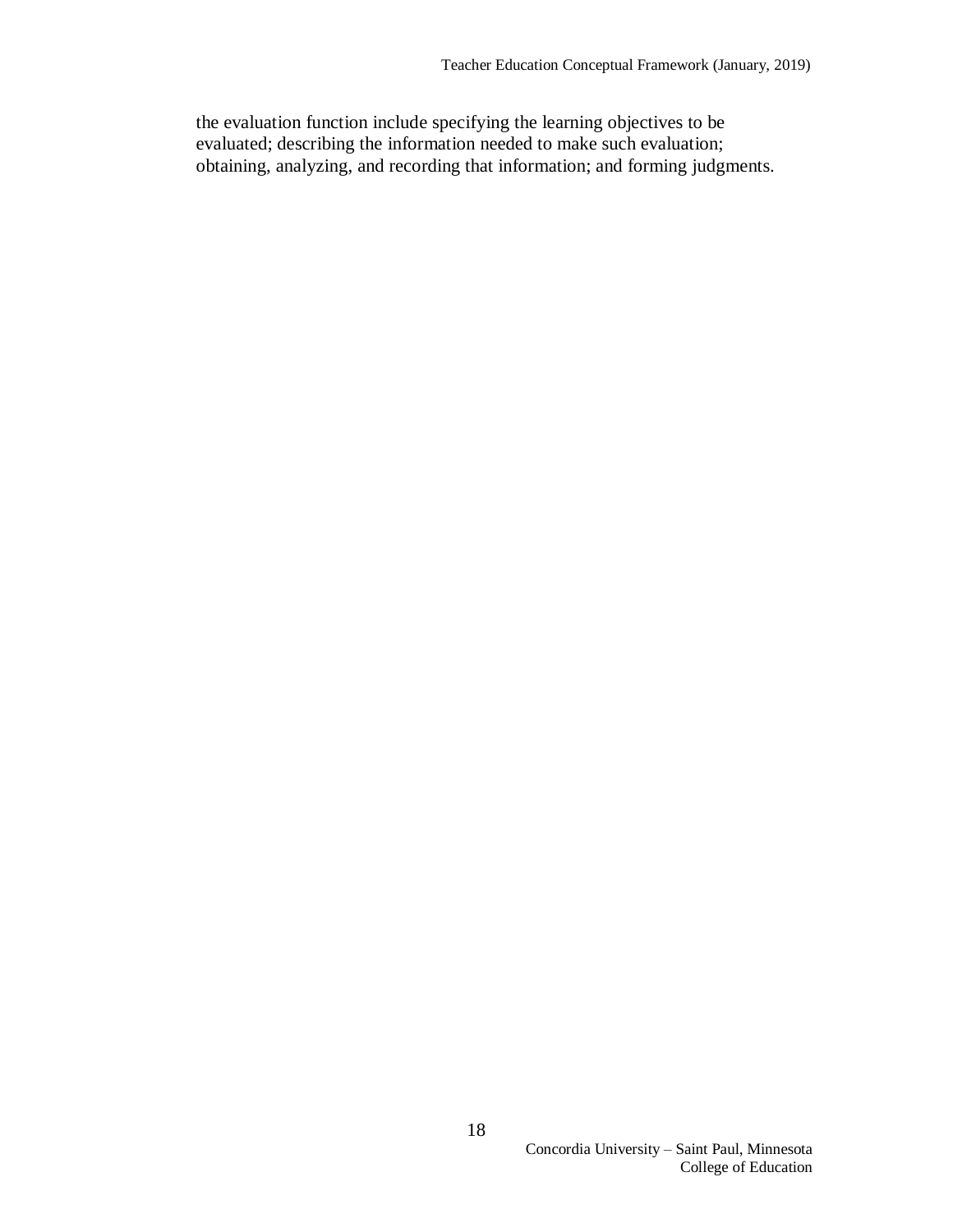# **Educator as Professional Decision Maker Initial Licensure/Undergraduate**

The conception of "educator as professional decision maker" draws from the work of Smith & Geoffrey (1968); B. O. Smith (1969); Shavelson (1973), C. B. Smith (1992); Brubaker & Simon (1993); Beadi (1996); and Cooper (2006), among others. Shavelson (1973) wrote:

Any teaching act is the result of a decision, whether conscious or unconscious, that the teacher makes after the complex cognitive processing of available information. This reasoning leads to the hypotheses that the basic teaching skill is decision making. (p. 18)

Four general areas of teacher competence necessary to make informed decisions make up the field against which we view all of the decision-making components: subject matter, learning and human development, teaching strategies, and personal qualities. Educational decisions are reflections of one's content knowledge, pedagogical content knowledge, teaching skills, beliefs, and personal qualities or dispositions about learning and teaching. Teachers must become active decision makers (even with curriculum mandates) in their understanding and view of the importance of child development, curriculum, evaluation, and their continuous professional development and they should actively participate in the decision-making process, rather than being mere technicians who implement only a prescribed curriculum and decisions made by others.

Smith (1992) suggests that decision-making is a five-step process where one must: refine a question by focusing on a decision point in order to plan, implement or evaluate; consider options by collecting information that suggests a variety of alternatives; determine the factors to be used as means to rate and eliminate alternatives; make a decision that answers the initial question; and finally, reflect on the outcome.

Danielson's *Framework for Teaching* (1996) establishes four domains or components of Professional practice which imply critical decision making opportunities: planning and preparation, the classroom environment, instruction, and professional responsibilities. This framework has tremendous potential for teacher education candidates to conceptualize their practice.

Identifying decision making as a pivotal theme for the preparation of educators as well as actual teaching practice recognizes the pervasiveness of its presence both inside and outside of the classroom. The number of decisions – planned and incidental – that teachers make daily is legion. In his classic observational study of elementary classrooms published in 1968, Jackson suggested an average of 800 decisions were made by the teacher per day and that teachers engage in over 1,000 interpersonal interchanges each day. Later, Murray (1986) estimated the number to be 1,500 and Good and Brophy (2008) write that teachers face 1,000 decision points per day. In her popular book *Enhancing Professional Practice: A Framework for Teaching*, Danielson (1996) suggests that "the complexity of teaching is well recognized; a teacher makes over 3,000 nontrivial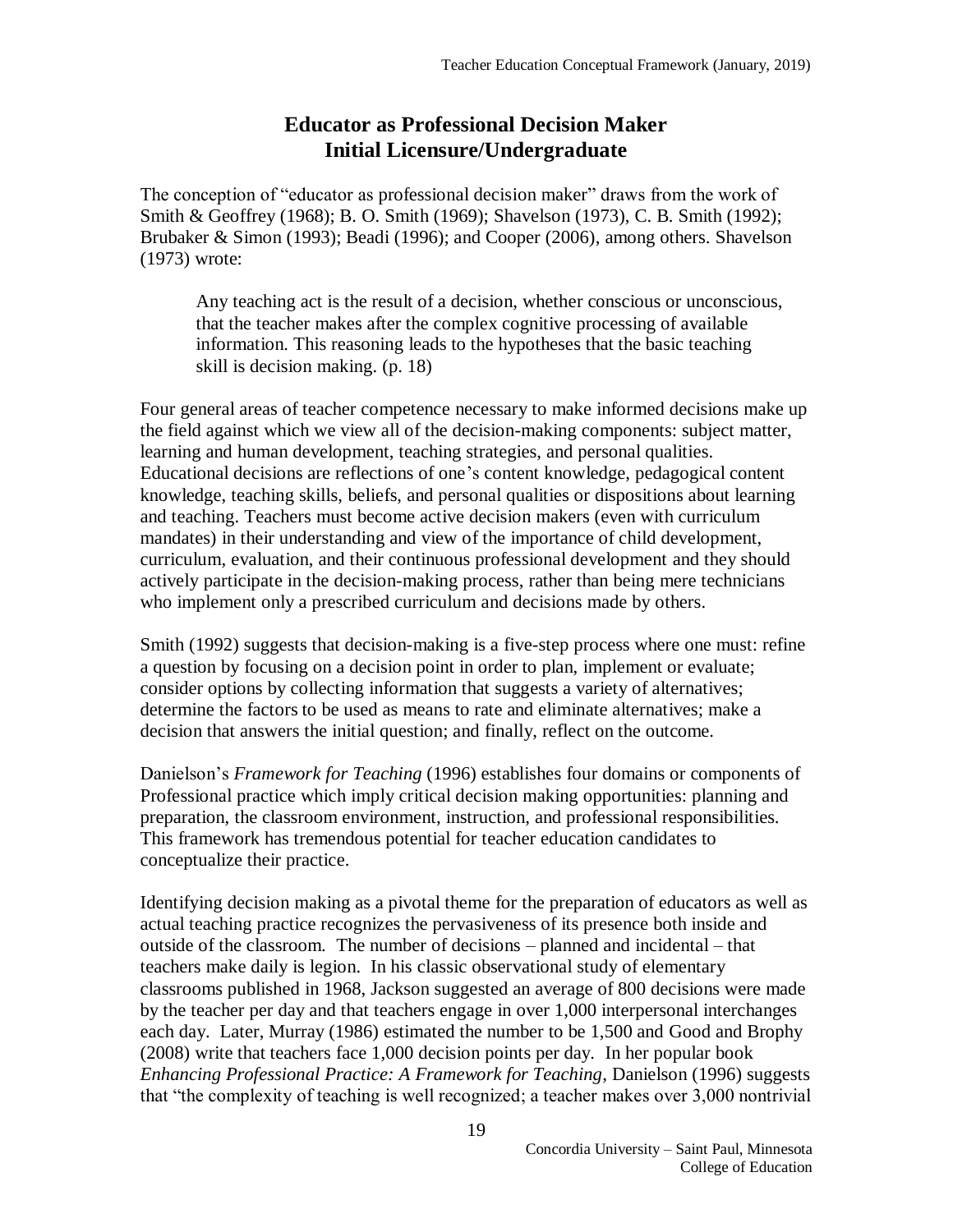decision daily" (p. 2). Research clearly suggests that decision making is the single-most frequent and significant activity of the classroom teacher. Add to these the decisions that teachers make *outside* of the classroom – decisions pertaining to home-school concerns, curricular evaluations and selections, administrative matters, planning (individual and departmental), and collegial relationships (both personal and professional).

Teachers have been characterized as "managers of complexity" (Brandt, 1994) and classrooms as multidimensional environments where events occur simultaneously, where the pace is fast, and where events are unpredictable (Doyle, 1986). The skills needed to manage complexity often boil down to decision making. The complexities of instruction, teacher-student relations, student-student relation, parental interactions, administrative expectations all come to bear upon the daily actions of the teacher, and those complexities require appropriate decision making. Professional practice certainly underscores the ubiquitous nature of the decision-making process in education.

## **Educator as Professional Decision Maker Outcomes Initial Licensure/Undergraduate**

Educational outcomes provide a description of the cognitive and non-cognitive (affective) qualities the Concordia University program helps candidates acquire and more fully develop. The *Educator as Professional Decision Maker* outcomes provide a complete listing and articulation of the goals of the initial/undergraduate level. It describes the personal and professional arenas of decision-making within which the Concordia University graduate is prepared to function successfully.

Upon completion of the initial/undergraduate teacher education licensure programs at Concordia University, candidates will be professional, academically capable, and personally responsible entry-level educators who are able to apply knowledge, skills, and dispositions related to subject matter, learning and human development, and teaching strategies to the classroom environment. Candidates will also be able to demonstrate personal qualities that foster learning in others by demonstrating positive and caring dispositions, providing direction, and making instructional decisions that enhance educational opportunities for all students. Successful candidates will demonstrate knowledge, skills, and dispositions related to each of the following as aligned with standards formulated by the Interstate New Teachers Assessment and Support Consortium (2010; Model Standards for Beginning Teacher Licensing and Development) also known as the Minnesota Standards of Effective Practice:

### **A. Subject Matter**

- 1. Demonstrates the intellectual breadth of the liberally-educated person.
- 2. Conveys the central concepts, tools of inquiry, content, and structures of the academic discipline(s).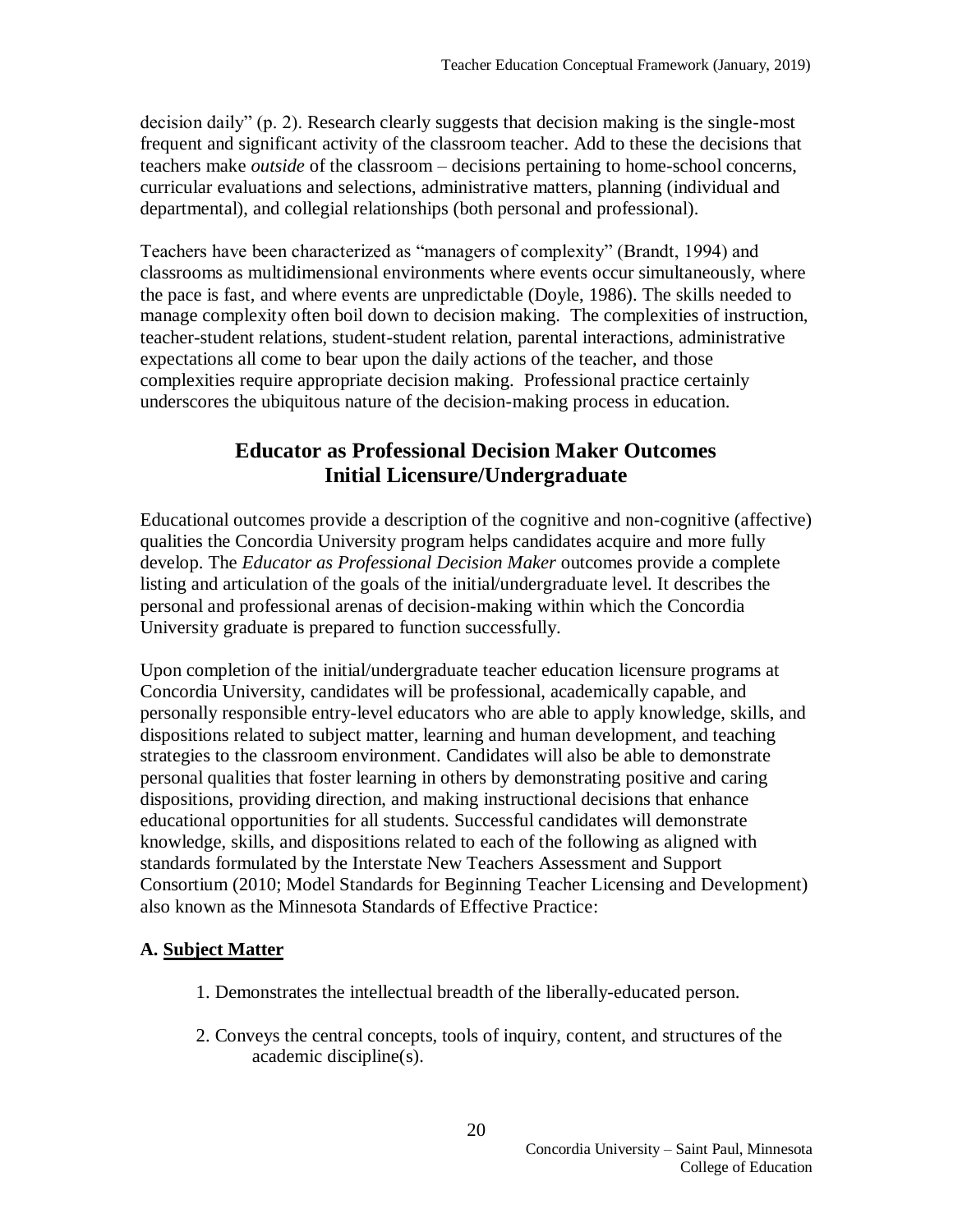InTASC/MSEP Standard #1a: **SUBJECT MATTER** – The candidate understands the central concepts, tools of inquiry, and structures of the discipline(s) s/he teaches.

#### **B. Learning and Human Development**

1. Applies developmental theories and a philosophy of education in designing instruction.

InTASC/MSEP Standard #2a: **STUDENT LEARNING** – The candidate understands how children and youth learn and develop.

2. Demonstrates knowledge of and sensitivity to diverse ways of learning including learning styles related to culture, gender, and ability.

InTASC/MSEP Standard #3a: **DIVERSE LEARNERS** – The candidate understands how learners differ in their approaches to learning.

#### **C. Teaching Strategies**

1. Communicates clearly verbally and in writing.

InTASC/MSEP Standard #6: **COMMUNICATON** – The candidate uses knowledge of effective verbal, non-verbal, and media communication technique to foster active inquiry, collaboration, and supportive interaction in the classroom.

2. Engages students through a variety of instructional strategies (including instructional technology).

InTASC/MSEP Standard #1b: **SUBJECT MATTER** – Based upon knowledge of the central concepts, tools of inquiry, and structures of the discipline(s) s/he teaches, the candidate can create learning experiences that make subject matter meaningful for students.

InTASC/MSEP Standard #2b: **STUDENT LEARNING** – Based upon an understanding of how children learn and develop, the candidate can provide learning opportunities that support students' intellectual, social, and personal development.

InTASC/MSEP Standard #3b: **DIVERSE LEARNERS** – Based upon an understanding of how learners differ in their approaches to learning, the candidate creates instructional opportunities that are adapted to learners from diverse cultural backgrounds and with exceptionalities.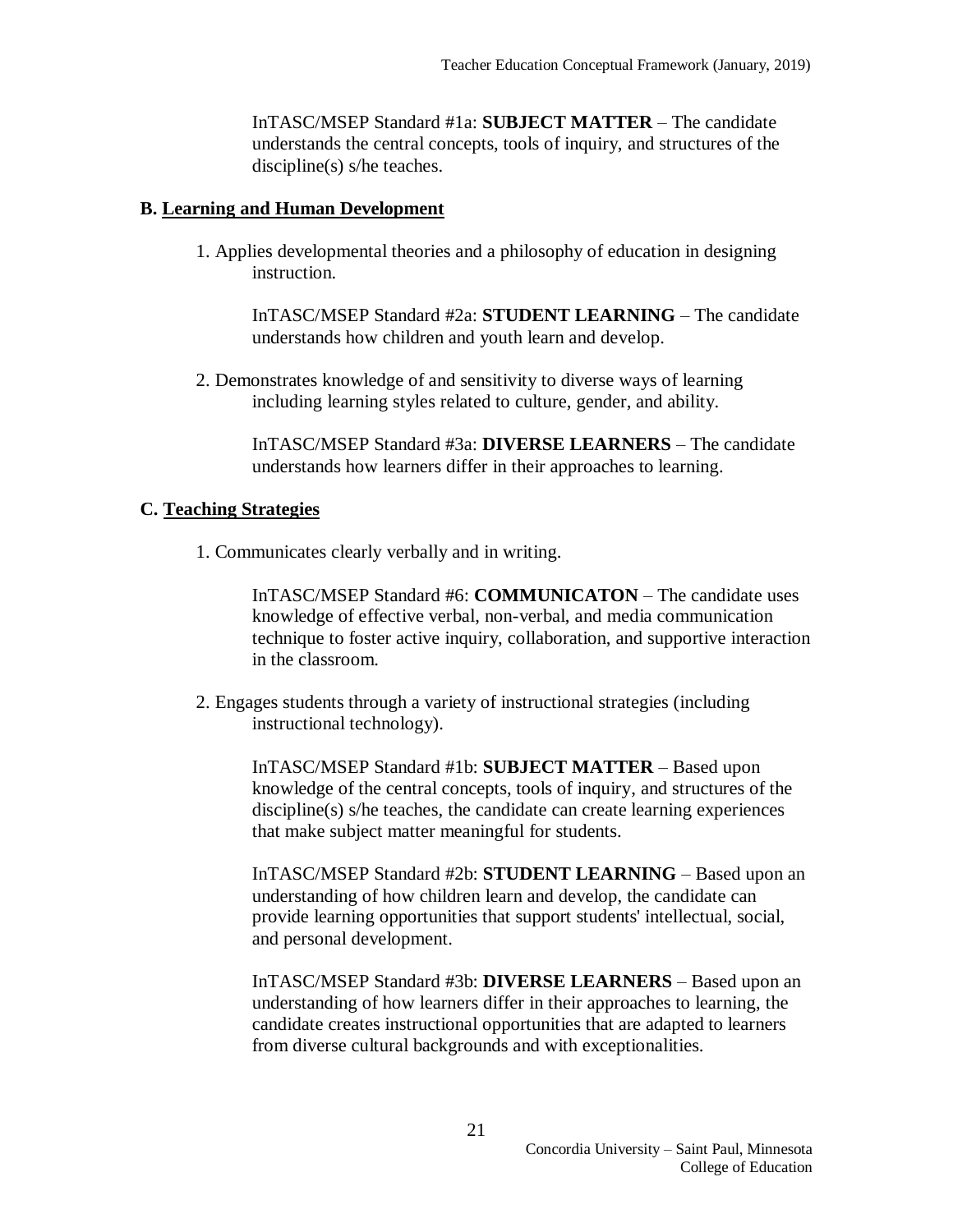InTASC/MSEP Standard #4: **INSTRUCTIONAL STRATEGIES** – The candidate understands and uses a variety of instructional strategies to encourage the student's development of critical thinking, problem solving, and performance skills.

InTASC/MSEP Standard #5: **LEARNING ENVIRONMENT** – The candidate uses an understanding of individual and group motivation and behavior to create a learning environment that encourages positive social interaction, active engagement in learning, and self-motivation.

InTASC/MSEP Standard #7: **PLANNING INSTRUCTION** – The candidate plans and manages instruction based upon knowledge of subject matter, students, the community, and curriculum goals.

- 3. Applies classroom management strategies successfully according to individual student needs.
- 4. Involves students in curricular, management, and instructional decisions when appropriate.
- 5. Assesses, evaluates, and communicates student learning effectively.

InTASC/MSEP Standard #8: **ASSESSMENT** – The candidate understands and uses formal and informal assessment strategies to evaluate and ensure the continuous intellectual, social, and physical development of his/her learners.

InTASC/MSEP Standard #10: **COLLABORATION, ETHICS, AND RELATIONSHIPS –** The candidate communicates and interacts with parents/guardians, families, school colleagues, and the community to support the students' learning and well-being.

#### **D. Personal Qualities that Foster Learning**

- 1. Maintains a positive self-image, respect, and concern for students and coworkers, enthusiasm and resourcefulness, and physical and emotional well-being.
- 2. Demonstrates awareness of professional, ethical, and legal responsibilities and rights of teachers, knowledge of school organizational structure, and the relationship with the social and philosophical foundations of education. Initiates responsibility for continuous self-learning.

InTASC/MSEP Standard #9: **REFLECTION AND PROFESSIONAL DEVELOPMENT** – The candidate is a reflective practitioner who continually evaluates the effects of her/his choices and actions on others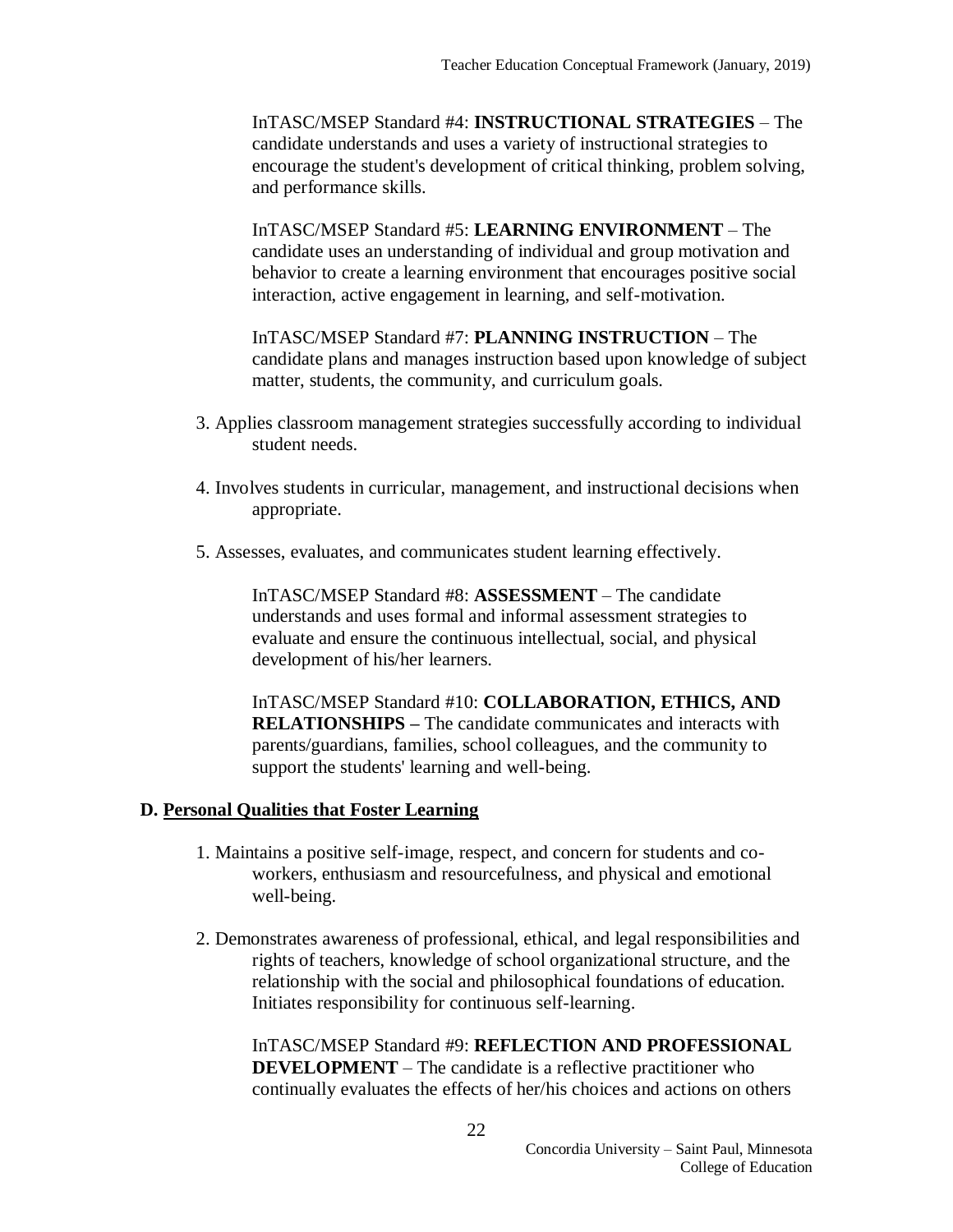(students, parents, and other professionals in the learning community) and who actively seeks out opportunities to grow professionally.

3. Initiatives responsibility for continuous self-learning.

InTASC/MSEP Standard #9: **REFLECTION AND PROFESSIONAL DEVELOPMENT** – The candidate is a reflective practitioner who continually evaluates the effects of her/his choices and actions on others (students, parents, and other professionals in the learning community) and who actively seeks out opportunities to grow professionally.

For candidates pursuing teaching positions in Lutheran schools, the following three outcomes are also included:

- 1. Models a Christian life based upon a hope in Jesus Christ as Savior.
- 2. Demonstrates knowledge and skill needed to serve in the parish and school.
- 3. Demonstrates sufficient theological insight to communicate the Gospel effectively.

In sum, the initial licensure programs have 10 outcomes originally published as the Interstate New Teacher Assessment and Support Consortium (INTASC) Model Standards for Beginning Teacher Licensing and Development. These were later adopted by the state of Minnesota as the *Standards of Effective Practice*. These are the outcomes for both the undergraduate licensure programs and the Master of Arts in Teaching (MAT) which is also an initial licensure program.

> Minnesota Standards of Effective Practice and the Outcomes for the Master of Arts in Teaching Program

- 1. Subject Matter: The teacher understands the central concepts, tools of inquiry, and structures of the discipline(s) he or she teaches and can create experiences that make these aspects of subject matter meaningful for students.
- 2. Student Learning: The teacher understands how children and youth learn and develop and can provide learning opportunities that support their intellectual, social and personal development.
- 3. Diverse Learners: The teacher understands how learners differ in their approaches to learning and creates instructional opportunities that are adapted to learners from diverse cultural backgrounds and with exceptionalities.
- 4. Instructional Strategies: The teacher understands and uses a variety of instructional strategies to encourage the students' development of critical thinking, problem solving, and performance skills.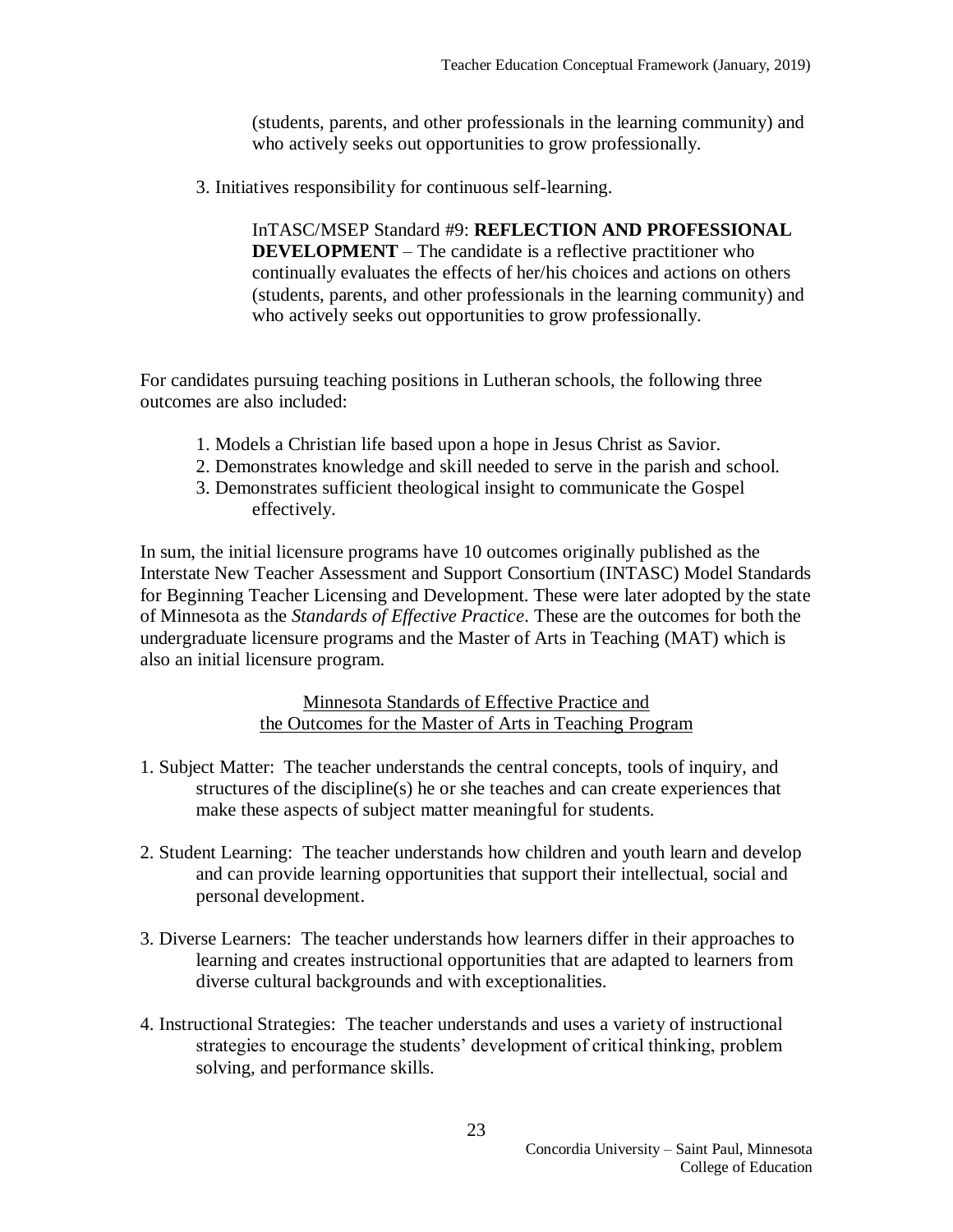- 5. Learning Environment: The teacher uses an understanding of individual and group motivation and behavior to create a learning environment that encourages positive social interaction, active engagement in learning, and self-motivation.
- 6. Communication: The teacher uses knowledge of effective verbal, non-verbal and media communication techniques to foster active inquiry, collaboration, and supportive interaction in the classroom.
- 7. Planning Instruction: The teacher plans and manages instruction based upon knowledge of subject matter, students, the community, and curriculum goals.
- 8. Assessment: The teacher understands and uses formal and informal assessment strategies to evaluate and ensure the continuous intellectual, social, and physical development of his/her learners.
- 9. Reflection and Professional Development: The teacher is a reflective practitioner who continually evaluates the effects of her/his choices and actions on others (students, parents, and other professionals in the learning community) and who actively seeks out opportunities to grow professionally.
- 10. Collaboration, Ethics, and Relationships: A teacher communicates and interacts with parents/guardians, families, school colleagues, and the community to support the students' learning and well-being.

## **Educator as Reflective Practitioner and Adaptive Expert Advanced/Graduate**

The advanced/graduate teacher education programs are focused on the preparation of educators who are not only professional decision makers (initial/undergraduate) but also reflective practitioners and adaptive experts (advanced/graduate).

### **Reflective Practitioner**

The foundation for the conception of educators as reflective practitioners has, at its core, the work of Dewey (1933/1998; 1938); Smith & Geoffrey (1968); Cruikshank (1987); Schön (1987); Valli (1992); Zeichner & Liston (1996); Brookfield (1998); Bransford, Brown, and Cocking (1999); Darling-Hammond, Bransford, LePage, Hammerness, & Duffy (2005); and Darling-Hammond (2006), among others. The writings of these educators/researchers provide the basis for the conception of reflective practitioners at the advanced/graduate level.

Dewey (1933) introduced the notion of reflection and reflective thinking for teachers in the 1920's as part of his university laboratory school. He viewed education as an unfolding process in which the teacher facilitates the child's learning or understanding of the world around them (1938). Dewey's thoughts, in many ways, are extensions of the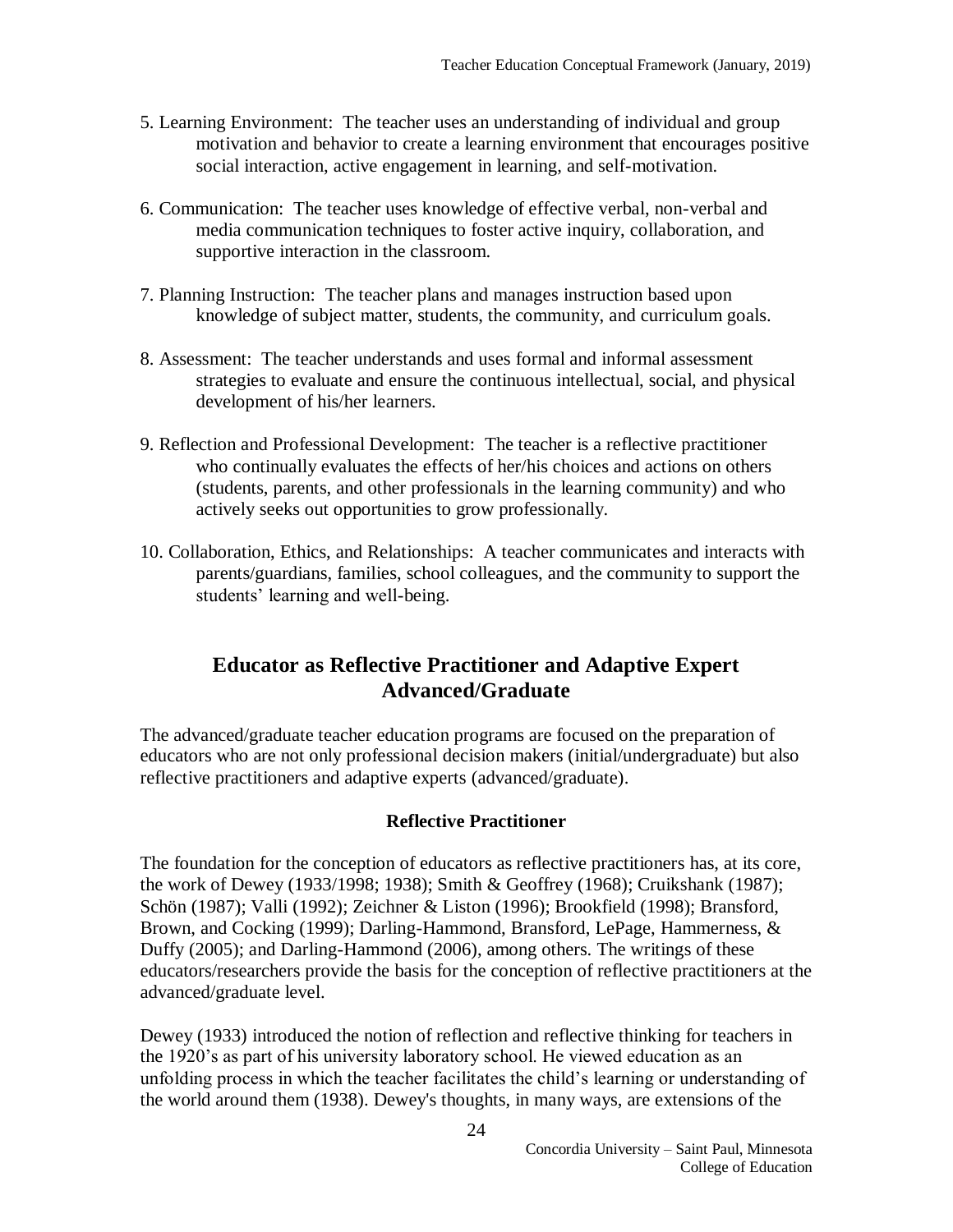work of Jean-Jacques Rousseau, Johann Pestalozzi, Johann Herbart, and Francis Parker – a more naturalist view – in which the child's experience is seen as the heart of learning. The learner is viewed as an emerging and inquiring being, actively striving to understand and manage his/her surroundings. This places both the curriculum and teaching methods in a new light. The quality of the learning experience grows in importance. Students are involved in understanding and constructing their reality and not just memorizing. This more pragmatic approach to learning and teaching contributes a strong base to the understanding of teaching in the graduate programs at Concordia University.

Schön (1987) describes an epistemology of practice that makes the distinction between school knowledge and what he describes as the kind of artistry that good teachers in their everyday work often display, reflection-in-action. Brookfield (1995 and 1998) describes critically reflective practice as a process of inquiry that involves the practitioner in trying to discover the assumptions that frame how they work. The Concordia University advanced/graduate programs ask learners to consistently reflect on their current practice in education and compare them to research-based, best practices as suggested by professional organizations and pertinent research (e.g., National Association for the Education of Young Children).

The notion of "reflective practitioner" is a critical ideal for the preparation of advanced/graduate candidates but will necessarily need more development. Concordia University faculty – and external constituents – will continue to refine this concept.

### **Adaptive Expert**

The foundation for the conception of educators as adaptive experts reflects the work of the following: Hatano & Inagaki (1986); Bransford, Brown, & Cocking (1999); Hatano & Osura (2003); Darling-Hammond, Bransford, LePage, Hammerness, & Duffy (2005); Darling-Hammond (2006); and Lin, Schwartz, & Bransford (2007), among others. The writings of these educators/researchers provide the basis for developing adaptive expertise at the advanced/graduate level.

The development of adaptive expertise is the "gold standard for becoming a professional" according to Darling-Hammond, et al., (2005). They hypothesize that there are two dimensions of expertise: efficiency and innovation. Classic experts are efficient when solving problems that are routine. Adaptive experts, when presented with problems that are not routine or when confronted with different types of problem, innovate. However, the relationship between classic experts and adaptive experts is not a dichotomy but rather a continuum of adaptive ability – as one becomes "more adaptive" one becomes "more expert" resulting in adaptive expertise.

Expertise along the *efficiency* dimension involves greater abilities to perform particular tasks without having to devote too many attentional resources to achieve them….Expert teachers are able to perform a variety of activities without having to stop and think about how to do them. Examples include how to manage a classroom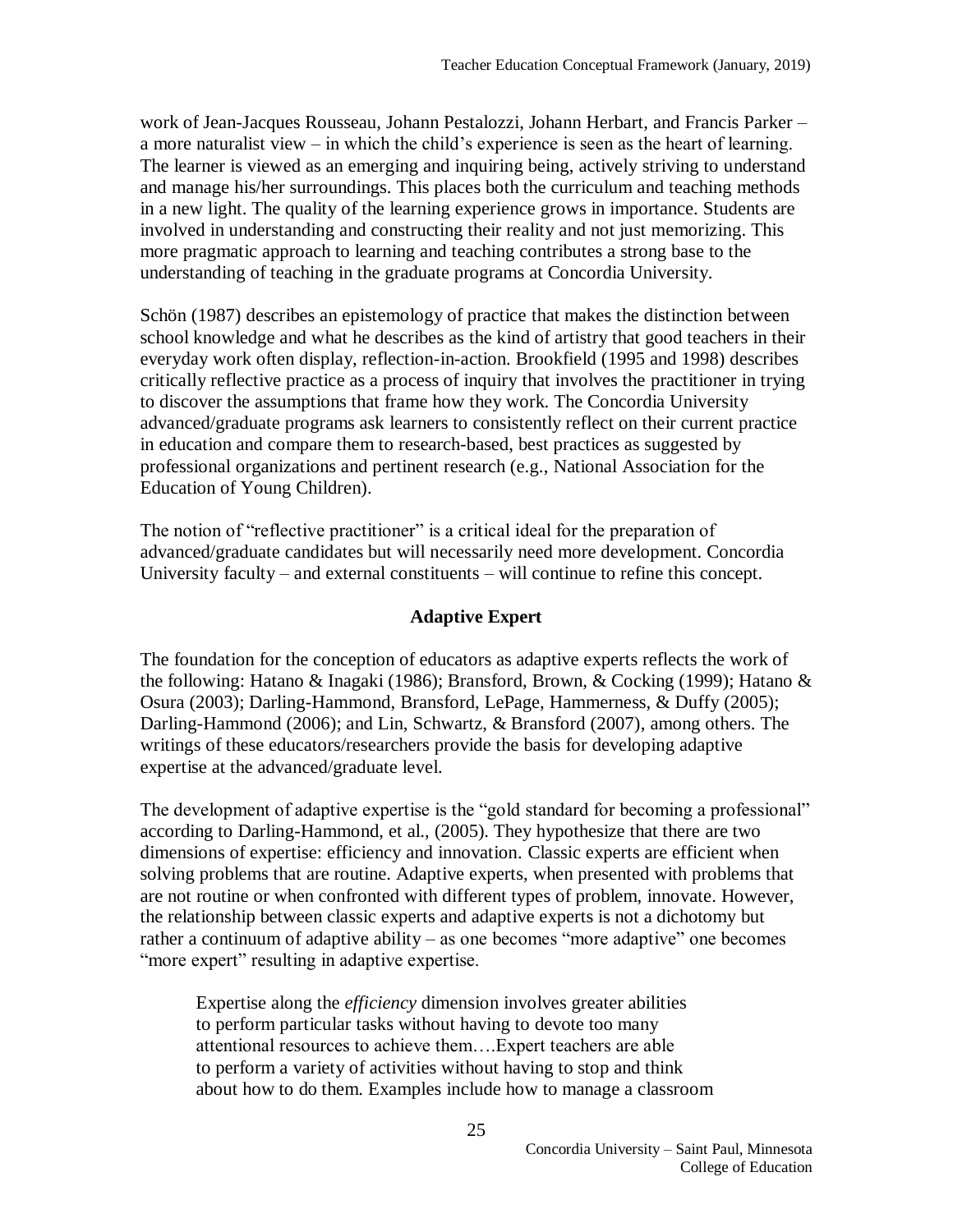while students are working in groups, how to give directions and hand out materials while keeping everyone's attention, how to predict the range of answers that students may give to a particular question about a concept in math, history, science, and so forth. Expert teachers are also able to notice patterns of classroom activity that, to the novice, often seem like disorganized chaos….

Lifelong learning along the *innovation* dimension typically involves moving beyond existing routines and often requires people to rethink key ideas, practices, and even values in order to change what they are doing. These kinds of activities can be highly emotionally charged, and the capacity to consider change without feeling threatened is an important ability (p. 361).

Two possible trajectories to adaptive expertise are available (Schwartz, Bransford, & Sears; 2005): innovate and then become efficient or become efficient and then practice innovating.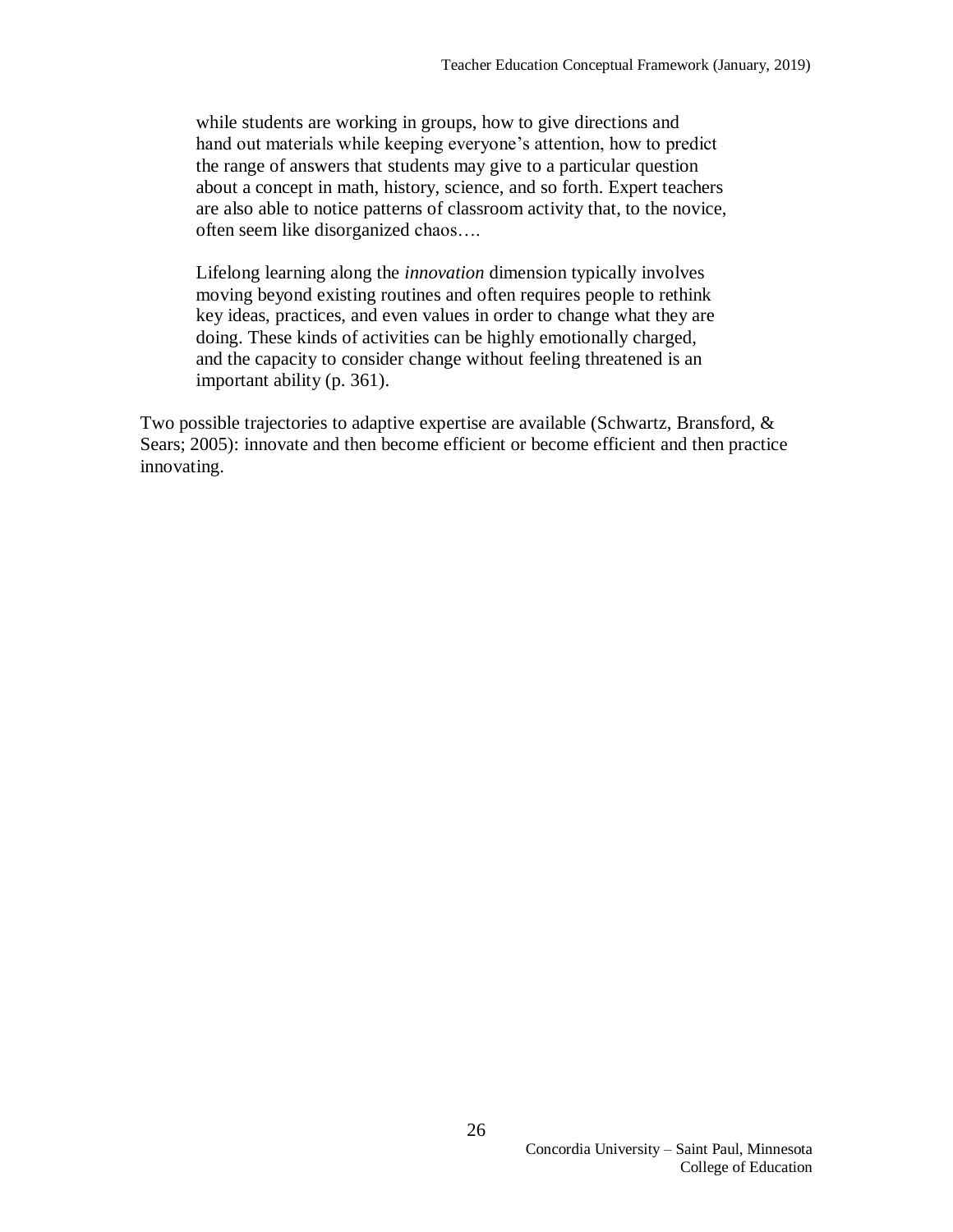# **Educator as Reflective Practitioner and Adaptive Expert Outcomes Advanced/Graduate**

### Master of Arts in Education with emphasis in Curriculum and Instruction

The Master of Arts in Education program with an emphasis in Curriculum and Instruction prepares highly effective professional, decision-making, and reflective educators who:

- 1. Exhibit strong communication (written, oral, listening) and critical thinking skills.
- 2. Evaluate educational research for professional decision-making leading to improvement in student learning.
- 3. Demonstrate an understanding of the importance of educational leadership, curriculum development, improved instructional practice, and the supervision of instruction, leading to improved student learning.
- 4. Demonstrate awareness of professional, ethical, and legal responsibilities and rights of teachers, knowledge of school organizational structure, and the relationship with the social and philosophical foundations of education.
- 5. Design and implement educational solutions for issues stemming from the reality of multi-cultural, multi-linguistic, and multi-ability school populations.
- 6. Design and implement educational solutions that employ the best practices of educational technology.
- 7. Commit to continuous self-directed professional growth as reflective practitioners and adaptive experts.

### *"Essential Program Question": In light of what is known about how children learn and the realities of educational policy and practice, how shall professional educators best teach to positively impact student learning?*

### Master of Arts in Education with emphasis in Curriculum and Instruction and K-12 Reading Endorsement

The Master of Arts in Education program with an emphasis in Curriculum and Instruction (with K-12 Reading endorsement) prepares highly effective professional, decisionmaking, and reflective educators who:

- 1. Exhibit strong communication (written, oral, listening) and critical thinking skills.
- 2. Evaluate educational research for professional decision-making leading to improvement in student learning.
- 3. Design and implement educational solutions to issues stemming from the reality of multi-cultural, multi-linguistic, and multi-ability school populations.
- 4. Demonstrate knowledge of the foundations of literacy, i.e. reading and writing processes and instruction.
- 5. Effectively use a wide range of instructional practices, approaches, methods, and curriculum materials to support reading and writing instruction.
- 6. Effectively use a variety of assessment tools and practices to plan and evaluate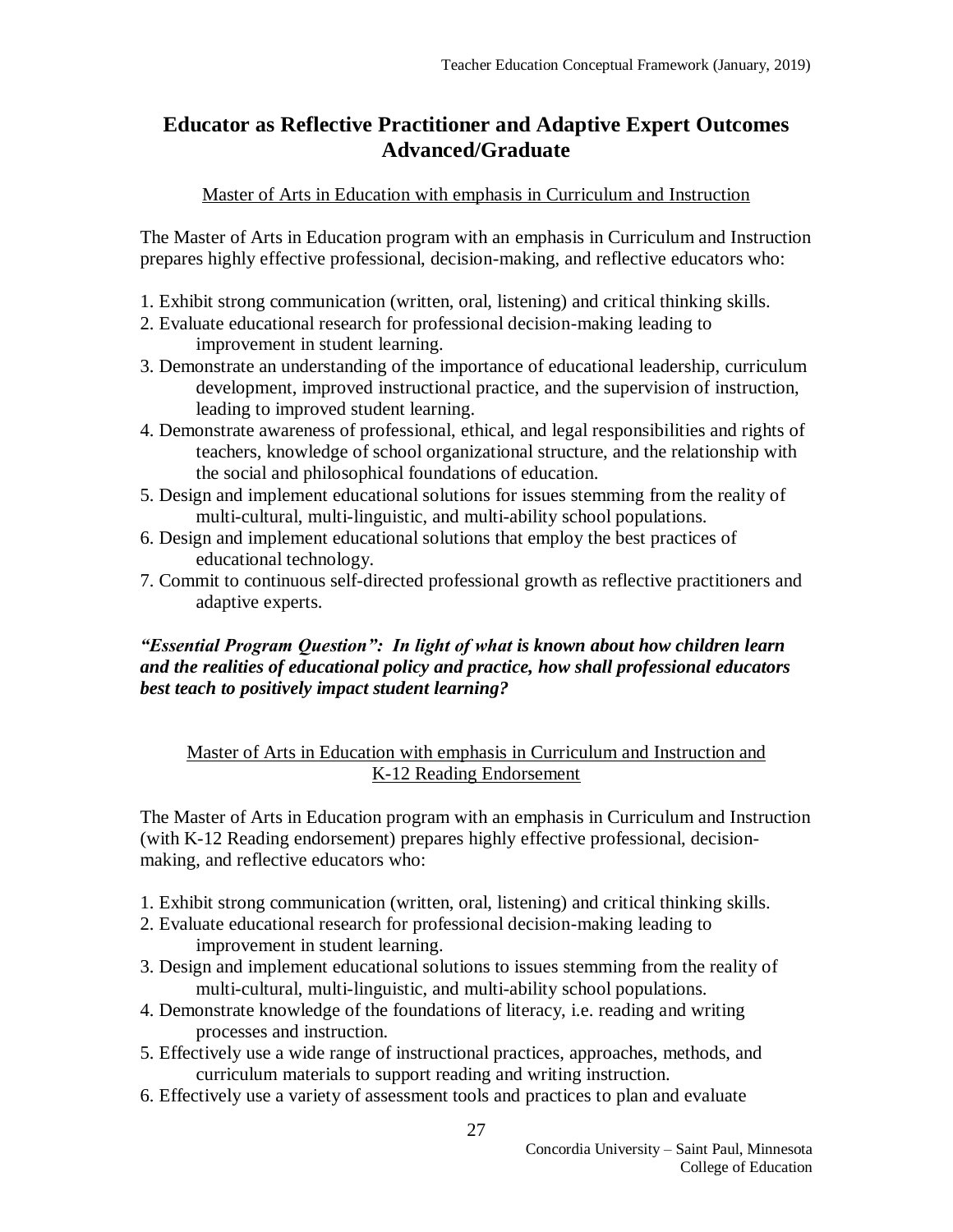effective reading instruction.

7. Create a literate environment that foster reading and writing by integrating foundational knowledge, use of instructional practices, approaches and methods, curriculum materials, and the appropriate use of assessments.

### *"Essential Program Question": In light of what is known about how children learn and the best practices in literacy instruction, how shall professional educators teach literacy in educational settings today?*

### Master of Arts in Education with emphasis in Differentiated Instruction

Differentiated Instruction is the teacher

The Master of Arts in Education program with an emphasis in Differentiated Instruction prepares highly effective professional, decision-making, and reflective educators who:

- 1. Exhibit strong communication (written, oral, and listening) and critical thinking skills.
- 2. Demonstrate the ability to design, implement and assess educational solutions to challenges educators face in the reality of multi-cultural, multi-linguistic and multi-ability school populations.
- 3. Demonstrate application of an understanding of differentiated instruction to their/your own practice using a wide range of instructional approaches, methods, and curriculum materials to support student learning.
- 4. Apply purposeful and dynamic strategies that empower each learner to access the full curriculum and achieve academic success in complex learning environments.
- 5. Demonstrate an understanding of collaboration and the skills necessary to lead effectively as members of teams within inclusive settings.
- 6. Synthesize, evaluate and apply the research of others, and present, orally and in writing, the results of such study and research.
- 7. Commit to continuous self-directed professional growth as reflective practitioners and adaptive experts.

## *"Essential Program Question": In light of what is known about differentiated instruction, how shall professional educators effectively teach every student?*

## Master of Arts in Education with emphasis in Early Childhood

The Master of Arts in Education program with an emphasis in Early Childhood Education prepares highly effective professional, decision-making, and reflective leaders for educational settings who:

- 1. Exhibit strong communication (written, oral, and listening) and critical thinking skills.
- 2. Evaluate educational research for professional decision-making, leading to school improvement and better student learning.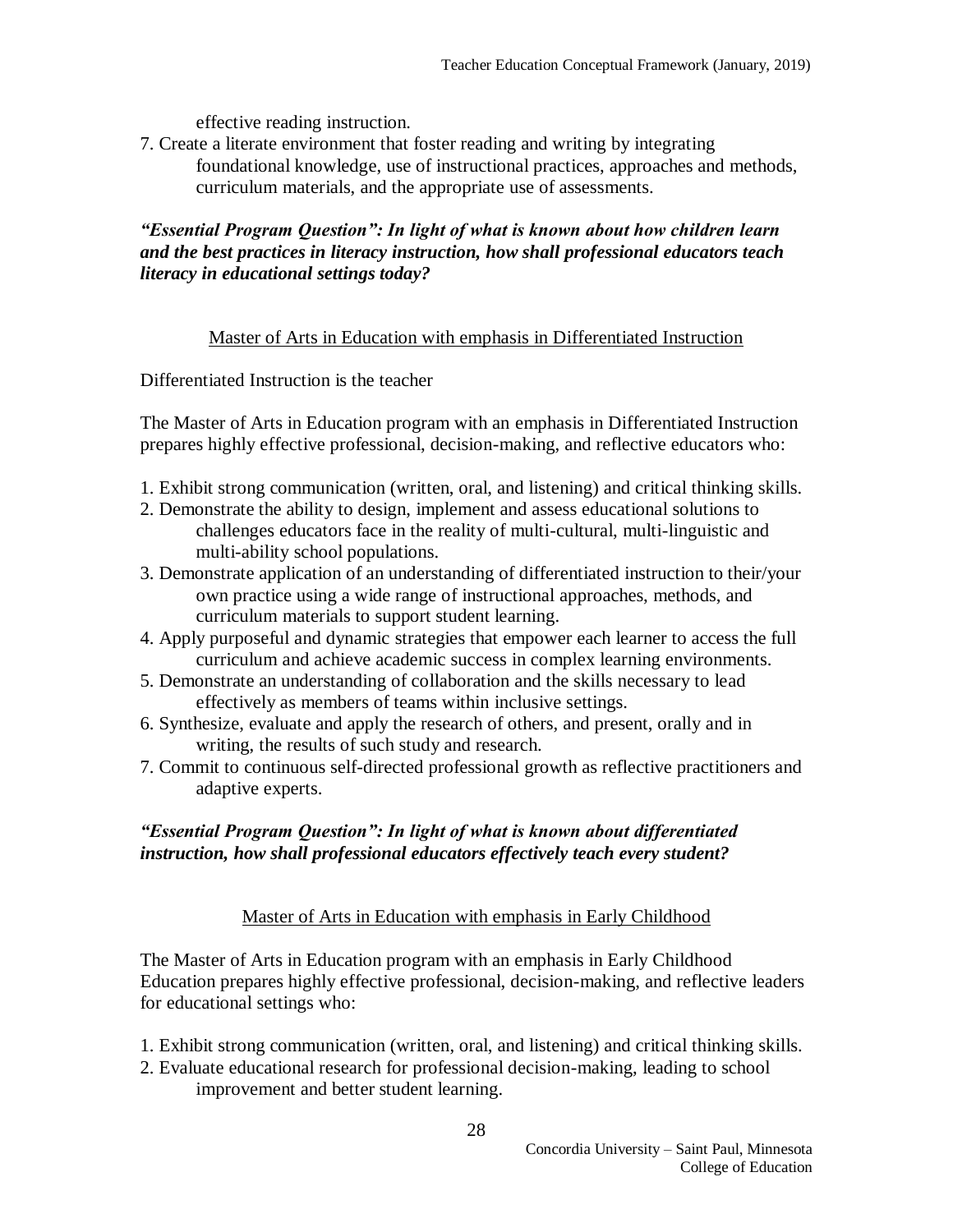- 3. Demonstrate awareness of professional, ethical, and legal responsibilities and rights of teachers, knowledge of school organizational structure, and the relationship with the social and philosophical foundations of education.
- 4. Demonstrate knowledge of critical issues including current and future trends in early childhood education.
- 5. Demonstrate an understanding of the teacher's role in creating supportive family relationships.
- 6. Understand the place of authentic assessment and developmentally appropriate practices in decisions about curriculum and instruction.

### *"Essential Program Question": In light of early childhood theories and philosophies and current research in the field regarding best practice, what is the future of programming and practice in early education?*

## Master of Arts in Education with emphasis in Educational Leadership

The Master of Arts in Education program with an emphasis in Educational Leadership prepares highly effective professional, decision making, and reflective leaders for educational settings who:

- 1. Demonstrate solid, high level communication (written, oral, and listening) and critical thinking skills.
- 2. Develop necessary skills to lead and manage responses to educational issues in a multicultural, multi-linguistic and multi-ability school site.
- 3. Gain the ability to lead and manage the professional, ethical, and legal responsibilities for school staff and students.
- 4. Learn to effectively lead and manage the financial resources of an educational environment
- 5. Synthesize, evaluate and apply educational research for professional decision-making, leading to school improvement and increased student learning.
- 6. Understand the importance of curriculum development, improved instructional practice and to supervise instruction, leading to improved student learning.
- 7. Commit to continuous self-directed professional growth as reflective practitioners and adaptive experts.

### **"***Essential Program Question": In light of what is known about how children learn and educational policy and practice, how shall professional educators' best lead in educational settings today in order to impact student learning?*

## Master of Arts in Education with emphasis in Educational Technology

The Master of Arts in Education program with an emphasis in Educational Technology prepares highly effective professional, decision-making, and reflective leaders for educational settings who: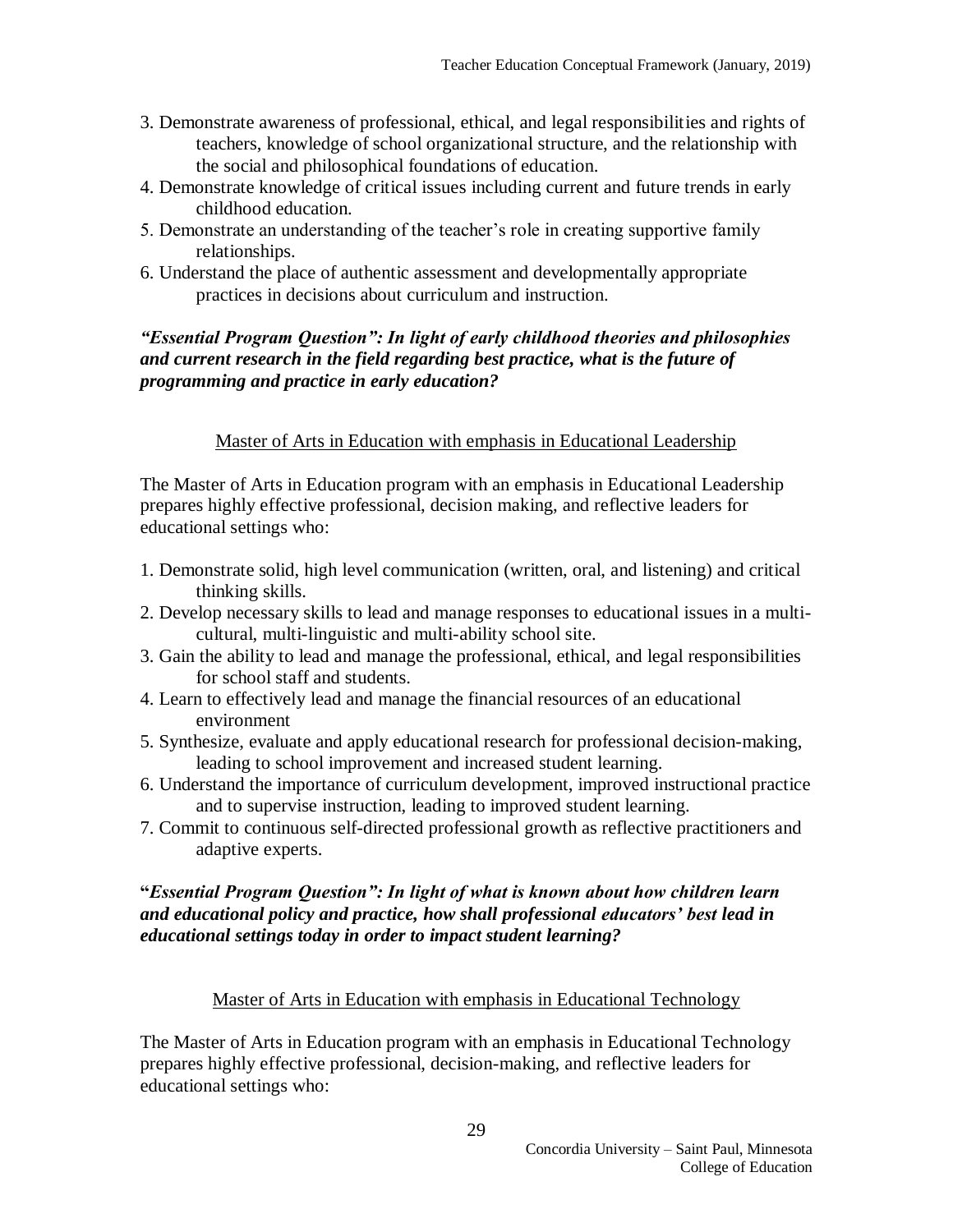- 1. Design classroom instruction integrating a variety of technology applications that utilize best practices in educational technology.
- 2. Evaluate educational research for professional decision-making leading to improvement in student learning.
- 3. Demonstrate knowledge of critical issues including current and future trends in the use of technology in education
- 4. Explore, analyze and apply learning theory in the development of instructional strategies.
- 5. Research and demonstrate best practices that reflect ethical and legal responsibilities and how technology can be used to support all learners.
- 6. Effectively manage the skills needed to support technological advancement and training in educational institutions.
- 7. Design and implement educational solutions to issues stemming from the reality of multi-cultural, multi-linguistic, and multi-ability school populations.

### *"Essential Program Question": In light of what is known about how children learn, how shall professional educators' best teach, utilize, and implement technology to enhance student achievement?*

### Master of Arts in Education with emphasis in English as a Second Language

The Master of Arts in Education program with an emphasis in English as a Second Language prepares highly effective professional, decision-making, and reflective leaders and teachers for educational settings who:

- 1. Exhibit strong communication (written, oral, and listing) and critical thinking skills.
- 2. Synthesize educational research for professional decision-making and reflective practice focused on the improvement of learning.
- 3. Demonstrate knowledge of the foundations of literacy including the relationships between spoken and written language; the historical evolution of English and the learning of English; processes and stages of reading, spelling, and writing development; and effective instructional programs and strategies for literacy development.
- 4. Articulate an understanding of second language acquisition, the developmental progression of English-language learners, and program models and methods for second language instruction including the involvement of the families of the learners and the community.
- 5. Effectively employ a wide range of instructional program models and strategies for English-language learners while understanding the impact of cultural, linguistic, ethnic, regional, and gender differences in the classroom.
- 6. Design and implement educational solutions to issues related to the reality of school populations that are multi-cultural, multi-linguistic, and multi-ability.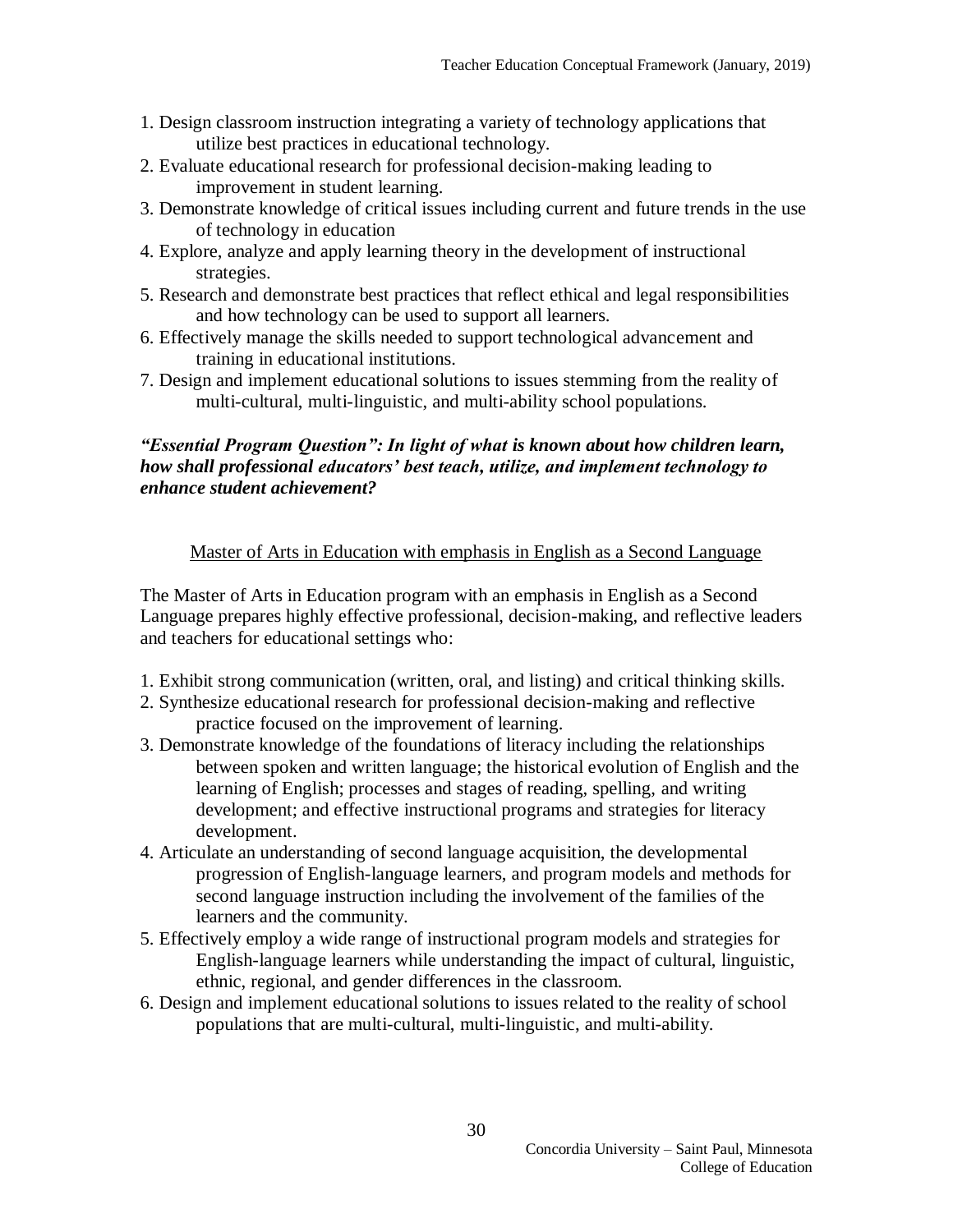### *"Essential Program Question": In light of what is known about how children learn, how shall professional educators best teach learners who speak a first language other than English?*

### Master of Arts in Special Education with emphasis in Autism Spectrum Disorders

The Master of Arts in Special Education program with an emphasis in Special Education prepares highly effective professional, decision-making, and reflective educators who are proficient in meeting the following program outcomes:

- 1. Exhibit strong communication (written, oral, listening) and critical thinking skills.
- 2. Effectively use a variety of assessment tools and practices to evaluate, plan and implement effective individualized instruction.
- 3. Design and implement educational solutions to meet the needs of learners from multicultural, multi-linguistic, and multi-ability school populations while addressing social/emotional health, social competence, cultural competence, classroom management, and academic competence.
- 4. Demonstrate application of a wide range of instructional practices, approaches, methods, technologies, and curriculum materials to meet the needs of learners in both special education and general education settings.
- 5. Demonstrate competence with due process provisions and requirements related to educating students in special education settings.
- 6. Exhibit an understanding of collaboration and skills necessary to lead effectively as members of teams within inclusive settings.
- 7. Synthesize, evaluate and apply the research of others and present orally and in writing the results of such study and research.

### *"Essential Program Question": In light of what is known about special education law and policies, what are best practices for providing inclusive instruction for all learners?*

Master of Arts in Special Education with emphasis in Emotional Behavioral Disorders

The Master of Arts in Special Education program with an emphasis in Special Education prepares highly effective professional, decision-making, and reflective educators who are proficient in meeting the following program outcomes:

- 1. Exhibit strong communication (written, oral, listening) and critical thinking skills.
- 2. Effectively use a variety of assessment tools and practices to evaluate, plan and implement effective individualized instruction.
- 3. Design and implement educational solutions to meet the needs of learners from multicultural, multi-linguistic, and multi-ability school populations while addressing social/emotional health, social competence, cultural competence, classroom management, and academic competence.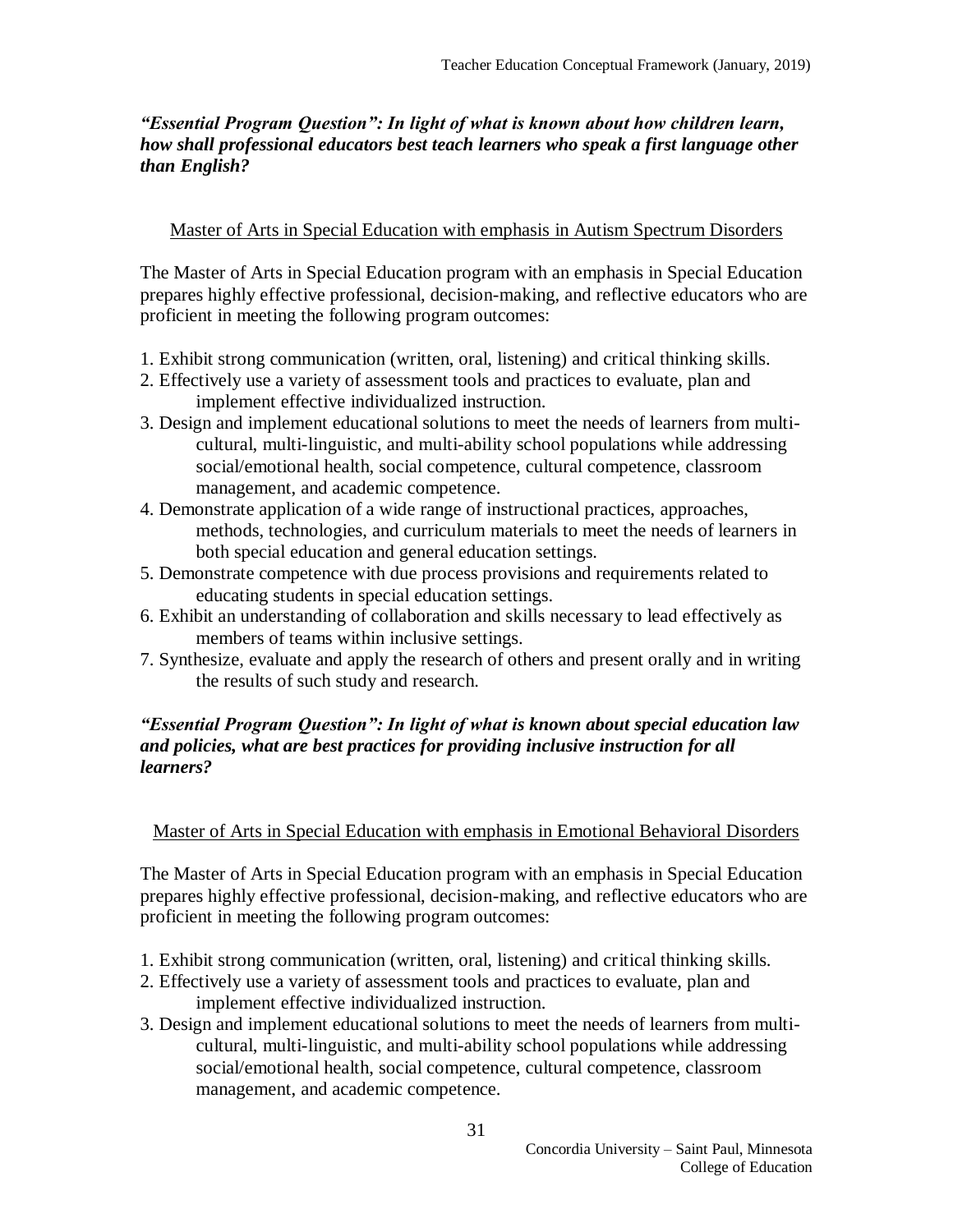- 4. Demonstrate application of a wide range of instructional practices, approaches, methods, technologies, and curriculum materials to meet the needs of learners in both special education and general education settings.
- 5. Demonstrate competence with due process provisions and requirements related to educating students in special education settings.
- 6. Exhibit an understanding of collaboration and skills necessary to lead effectively as members of teams within inclusive settings.
- 7. Synthesize, evaluate and apply the research of others and present orally and in writing the results of such study and research.

### *"Essential Program Question": In light of what is known about special education law and policies, what are best practices for providing inclusive instruction for all learners?*

## Master of Arts in Special Education with emphasis in Specific Learning Disabilities

The Master of Arts in Special Education program with an emphasis in Special Education prepares highly effective professional, decision-making, and reflective educators who are proficient in meeting the following program outcomes:

- 1. Exhibit strong communication (written, oral, and listening) and critical thinking skills.
- 2. Effectively use a variety of assessment tools and practices to evaluate, plan and implement effective individualized instruction.
- 3. Design and implement educational solutions to meet the needs of learners from multicultural, multi-linguistic, and multi-ability school populations while addressing social/emotional health, social competence, cultural competence, classroom management, and academic competence.
- 4. Demonstrate application of a wide range of instructional practices, approaches, methods, technologies, and curriculum materials to meet the needs of learners in both special education and general education settings.
- 5. Demonstrate competence with due process provisions and requirements related to educating students in special education settings.
- 6. Exhibit an understanding of collaboration and skills necessary to lead effectively as members of teams within inclusive settings.
- 7. Synthesize, evaluate and apply the research of others and present orally and in writing the results of such study and research.

### *"Essential Program Question": In light of what is known about special education law and policies, what are best practices for providing inclusive instruction for all learners?*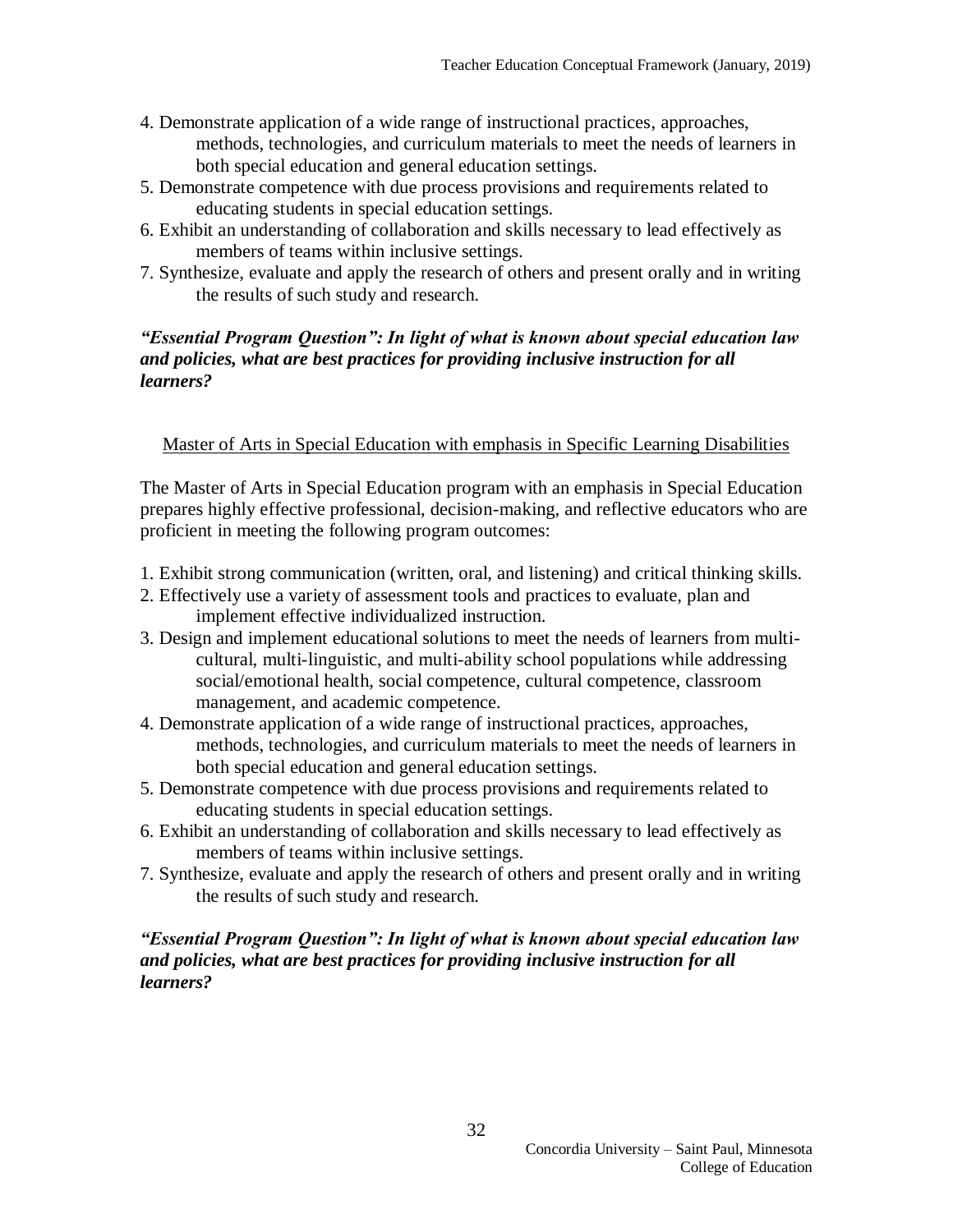### Master of Arts in Teaching with Kindergarten through Grade Six Licensure

The Master of Arts in Teaching program leads to eligibility for a Kindergarten through Grade Six teaching license in Minnesota and prepares highly effective professional, decision-making, reflective educators. The outcomes for the program are organized in reference to the Interstate New Teacher Assessment and Support Consortium (INTASC) Model Standards for Beginning Teacher Licensing and Development, also known as the Minnesota Standards of Effective Practice:

- 1. Subject Matter: The teacher understands the central concepts, tools of inquiry, and structures of the discipline(s) he or she teaches and can create experiences that make these aspects of subject matter meaningful for students.
- 2. Student Learning: The teacher understands how children and youth learn and develop and can provide learning opportunities that support their intellectual, social and personal development.
- 3. Diverse Learners: The teacher understands how learners differ in their approaches to learning and creates instructional opportunities that are adapted to learners from diverse cultural backgrounds and with exceptionalities.
- 4. Instructional Strategies: The teacher understands and uses a variety of instructional strategies to encourage the students' development of critical thinking, problem solving, and performance skills.
- 5. Learning Environment: The teacher uses an understanding of individual and group motivation and behavior to create a learning environment that encourages positive social interaction, active engagement in learning, and self-motivation.
- 6. Communication: The teacher uses knowledge of effective verbal, non-verbal and media communication techniques to foster active inquiry, collaboration, and supportive interaction in the classroom.
- 7. Planning Instruction: The teacher plans and manages instruction based upon knowledge of subject matter, students, the community, and curriculum goals.
- 8. Assessment: The teacher understands and uses formal and informal assessment strategies to evaluate and ensure the continuous intellectual, social, and physical development of his/her learners.
- 9. Reflection and Professional Development: The teacher is a reflective practitioner who continually evaluates the effects of her/his choices and actions on others (students, parents, and other professionals in the learning community) and who actively seeks out opportunities to grow professionally.
- 10. Collaboration, Ethics, and Relationships: A teacher communicates and interacts with parents/guardians, families, school colleagues, and the community to support the students' learning and well-being.
- 11. Synthesize, evaluate and apply the research of others and present orally and in writing the results of such study and research.

### *"Essential Program Question": In light of what we know about how people learn, how shall we best teach?*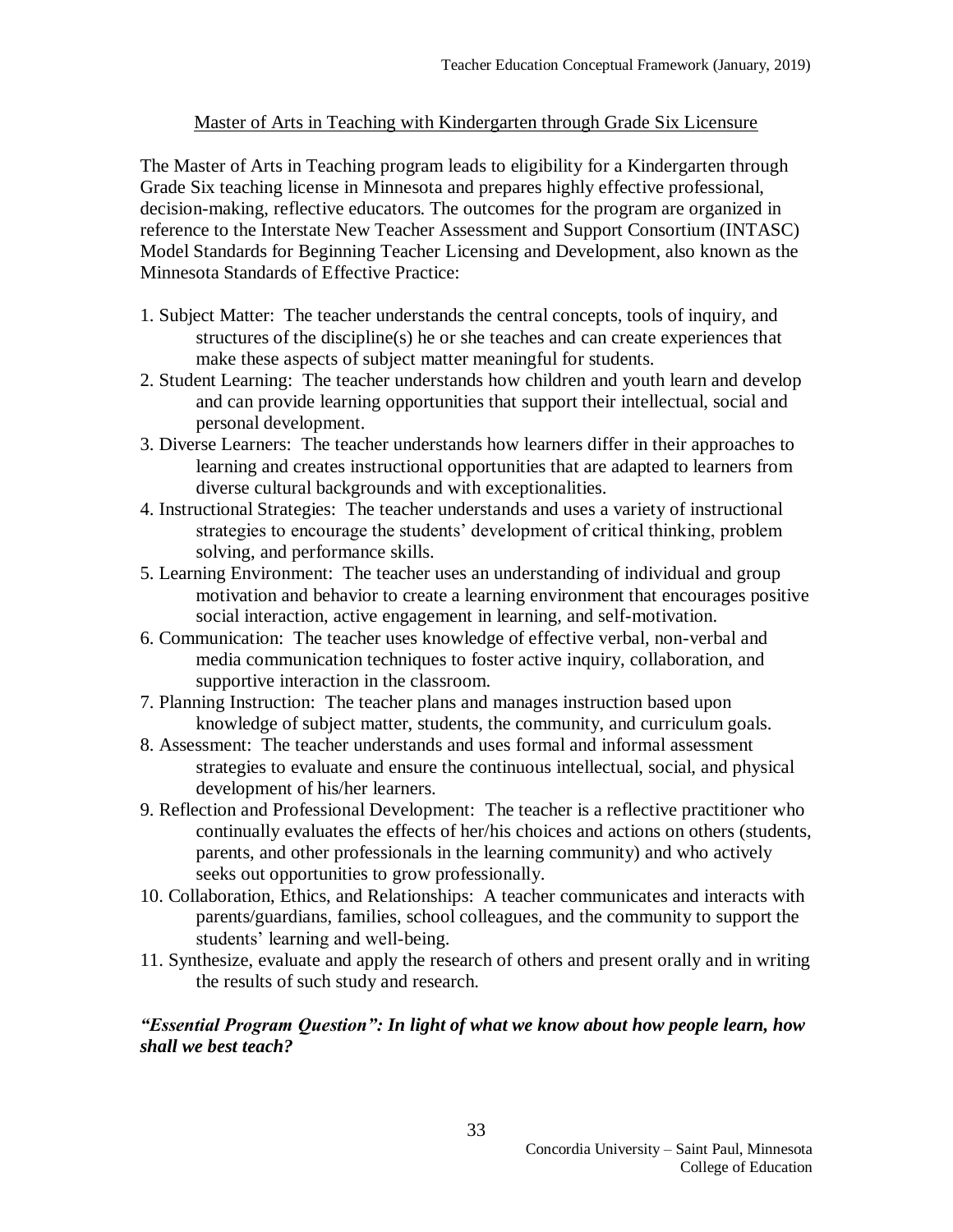## **Accreditation and Certification**

- The Higher Learning Commission of the North Central Association 30 North LaSalle Street, Suite 2400; Chicago, IL 60602-2504 (312) 263-0456
- \*National Council for Accreditation of Teacher Education (NCATE) 2010 Massachusetts Avenue NW, Suite 500; Washington, DC 20036-1023; (202) 466-7496
- \*Council for the Accreditation of Educator Preparation (CAEP) 1140 19th Street, NW | Suite 400; Washington, DC 20036 www.caepnet.org
- Minnesota Professional Education Licensing and Standards Board (PELSB) 1500 Highway 36 West, Suite 300; Roseville, MN 55113-4266 (651) 539-4200 pelsb@state.mn.us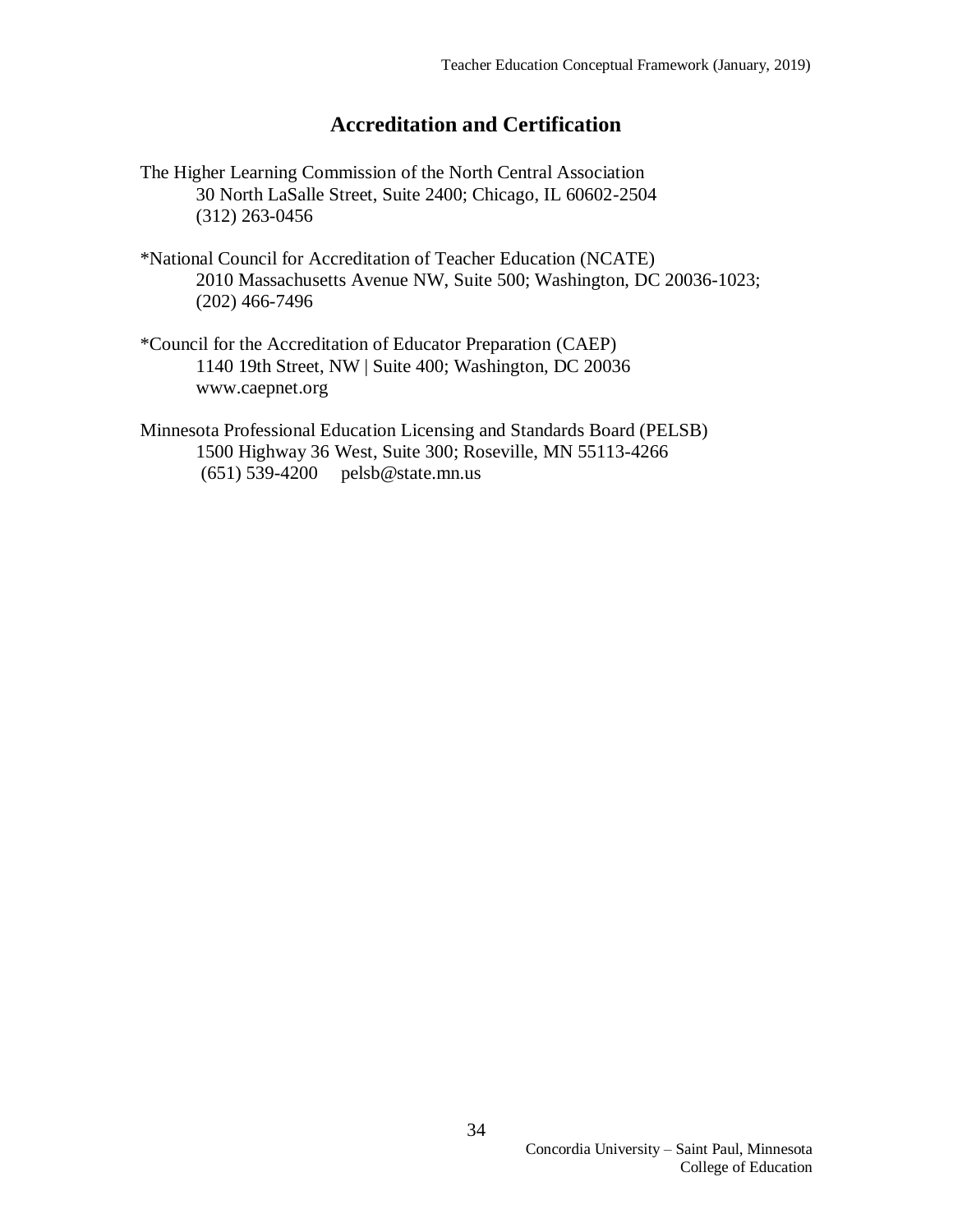# **COLLEGE OF EDUCATION – TEACHER EDUCATION**

# **CONCORDIA UNIVERSITY, SAINT PAUL**

# **CONCEPTUAL FRAMEWORK**

## **Educator as Professional Decision Maker, Reflective Practitioner, and Adaptive Expert**



**FIGURE 1**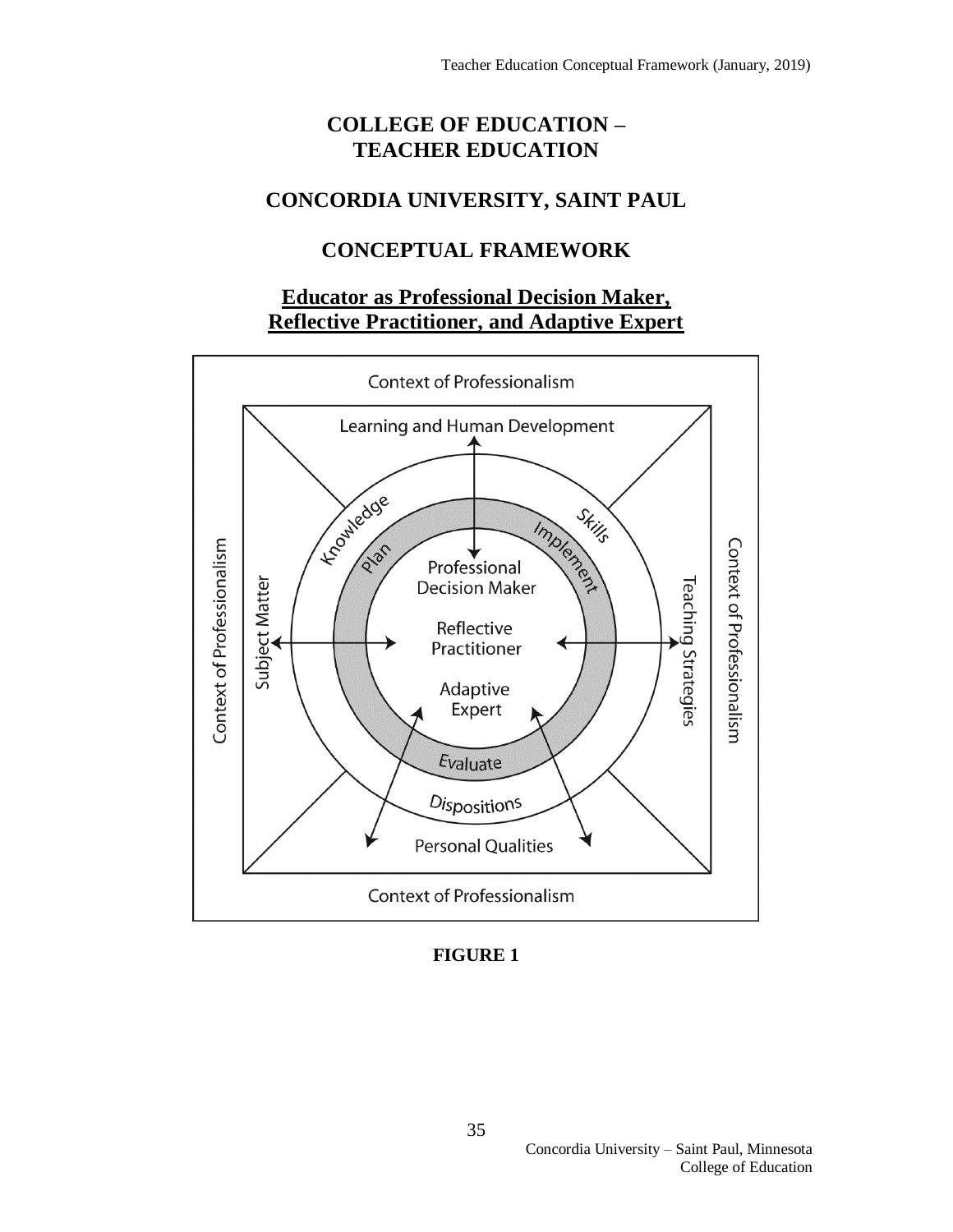#### **References**

Bandura, A. (1977). *Social learning theory*. Englewood Cliffs, NJ: Prentice-Hall.

- Beadi, N. (1996). From "teacher as decision maker" to teacher as participant in "shared decision making": Reframing the purpose of social foundations in teacher education. *Teachers College Record, (98)*1, 77-103.
- Berliner, D.C. (2004). Describing the behavior and documenting the accomplishments of expert teachers. Bulletin of Science, *Technology and Society, 24*(3), 200-213.
- Bloom, B.S. (1984). The two stigma problem: The search for methods of group instruction as effective as one-to-one tutoring. *Educational Researcher, 13*(6), 4- 16.
- Borko, H., & Shavelson, R.J. (1990). Teacher decision making. In Jones, B.F., & Idol, L. (Eds.). *Dimensions of thinking and cognitive instruction* (pp. 311-345). Mahwah, NJ: Erlbaum.
- Brandt, R. (1994). On making sense: A conversation with Magdalene Lampert. *Educational Leadership, 51*(5), 26-30.
- Bransford, J., Darling-Hammond, L., & LePage, P. (2005). Introduction. In Darling-Hammond, L., & Bransford, J. (Eds.). *Preparing teachers for a changing world* (pp. 1-39). San Francisco: Jossey-Bass.
- Bransford, J.D., Brown, A.L., & Cocking, R.R. (Eds.) (1999). *How people learn: Brain, mind, experience, and school)*. Washington, DC: National Academies Press.
- Brookfield, S. (1995). *Becoming a critically reflective teacher*. San Francisco: Jossey-Bass.
- Brookfield, S. (1998). Critically reflective practice. [Electronic Version]. *Journal of Continuing Education in the Health Professions*, *18*(4).
- Brophy, J.E. (1983). Classroom organization and management. *Elementary School Journal, 83*, 265-286.
- Brophy, J.E. (1983). Research on the self-fulfilling prophecy and teacher expectations. *Journal of Educational Psychology, 75*(5), 631-661.
- Brophy, J.E., & Good, T.L. (1986). Teacher behavior and student achievement. In M.C. Wittrock (Ed.), *Handbook of research on teaching*, (3rd ed.) (pp. 328-375). New York: Macmillan.
- Brubaker, D.L., & Simon, L.H. (1993). *Teacher as decision-maker.* Newbury Park, CA: Sage.
- Bruner, J.S. (1960). *The process of education: A searching discussion of school education opening new paths to learning and teaching*. Cambridge, MA: Harvard University Press.
- Bruner, J.S. (1966). *Toward a theory of instruction.* New York: Norton.
- Buike, S. (1981). *The shaping of classroom practices: Teacher decisions.* East Lansing, MI: Institute for Research on Teaching, Michigan State University.
- Burns, R.B., & Mason, D.A. (2002). Class composition and student achievement in elementary schools. *American Educational Research Journal, 39*(1), 207-233.
- Clark, C.M., & Peterson, P.L. (1986). Teachers' thought processes. In M.C. Wittrock (Ed.), *Handbook of Research on Teaching* (3rd ed.) (pp. 255-296). New York: Macmillan.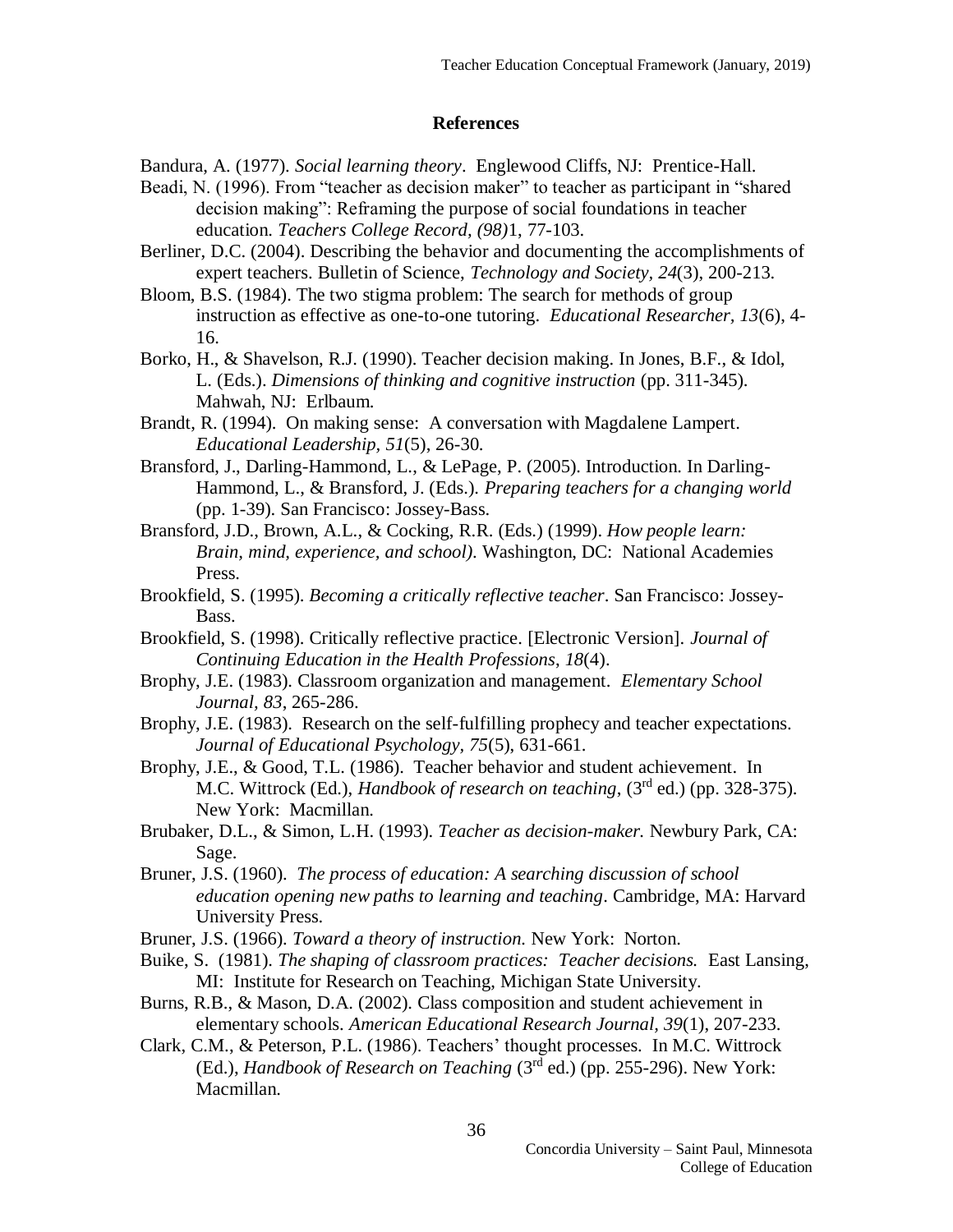- Cochran-Smith, M., & Zeichner, K.M. (Eds.). (2005). *Studying teacher education: The report of the AERA panel on research and teacher education*. Mahwah, NJ: Erlbaum.
- Cole, R.W. (Ed.) (2008). *Educating everybody's children: Diverse teaching strategies for*  diverse learners. (2<sup>nd</sup> ed.). Alexandria, VA: Association for Supervision and Curriculum Development.
- Cooper, J.M. (Ed.) (2006). *Classroom teaching skills* (8<sup>th</sup> ed.). Boston: Houghton Mifflin.
- Cooper, J.M. (2006). The teacher as a reflective decision maker. In *Classroom teaching*   $skills$  ( $8<sup>th</sup>$  ed.) (pp. 1-19). Boston: Houghton Mifflin.
- Cruickshank, D. (1987). *Reflective teaching: The preparation of students of teaching*. Reston, VA: Association of Teacher Educators.
- Cushing, K.S., Sabers, D.S., & Berliner, D.C. (1992). Olympic Gold: Investigation of expertise in teaching. *Educational Horizons, 70*(3), 108-114.
- Danielson, C. (1996). *Enhancing professional practice: A framework for teaching*. Alexandria, VA: Association for Supervision and Curriculum Development.
- Darling-Hammond, L. (2006). *Powerful teacher education: Lessons for exemplary programs*. San Francisco: Wiley.
- Darling-Hammond, L., Bransford, J. D., LePage, P., Hammerness, K., & Duffy, H.. (2005). *Preparing teachers for a changing world: What teachers should learn and be able to do*. San Francisco: Jossey-Bass.
- Dewey, J. (1902). *The child and the curriculum*. Chicago: University of Chicago Press.
- Dewey, J. (1931). *Democracy and education*. New York: Macmillan.
- Dewey, J. (1933/1998). *How we think: A restatement of the relation of reflective thinking to the educative process.* Boston: Houghton Mifflin.
- Dewey, J. (1938). *Experience and education*. New York: Macmillan.
- Dillon, J.T. (1990). *Personal teaching: Efforts to combine personal love and professional skill in the classroom*. Lanham: University Press of America.
- Donovan, S., & Bransford, J.D. (Eds.) (2005). *How students learn: History, mathematics, and science in the classroom*. Washington, DC: National Academies Press.
- Doyle, W. (1986). Classroom organization and management. In M.C. Wittrock (Ed.), *Handbook of research on teaching* (3<sup>rd</sup> ed.) (pp. 392-431). New York: Macmillan.
- Emmer, E., Evertson, C., & Anderson, L. (1980). Effective classroom management at the beginning of the school year. *Elementary School Journal, 80*(5), 219-231.
- Fenstermacher, G.D., & Richardson, V. (2005). On making determinations of quality in teaching. *Teachers College Record, 107*(1), 186-213.
- Fisher, C., Berliner, D., Filby, N., Marliave, R., Cahen, L., & Dishaw, M. (1980). Teaching behaviors, academic learning time, and student achievement: An overview. In C. Denham & A. Lieberman (Eds.), *Time to Learn.* Washington, D.C.: National Institute of Education, 7-32.
- Fitzgibbons, R.E. (1981). *Making educational decisions: An introduction to philosophy of education.* New York: Harcourt Brace Jovanovich.
- Furst, E.J. (1981). Bloom's taxonomy of educational objectives for the cognitive domain. *Review of Educational Research, 51*(4), 441-453.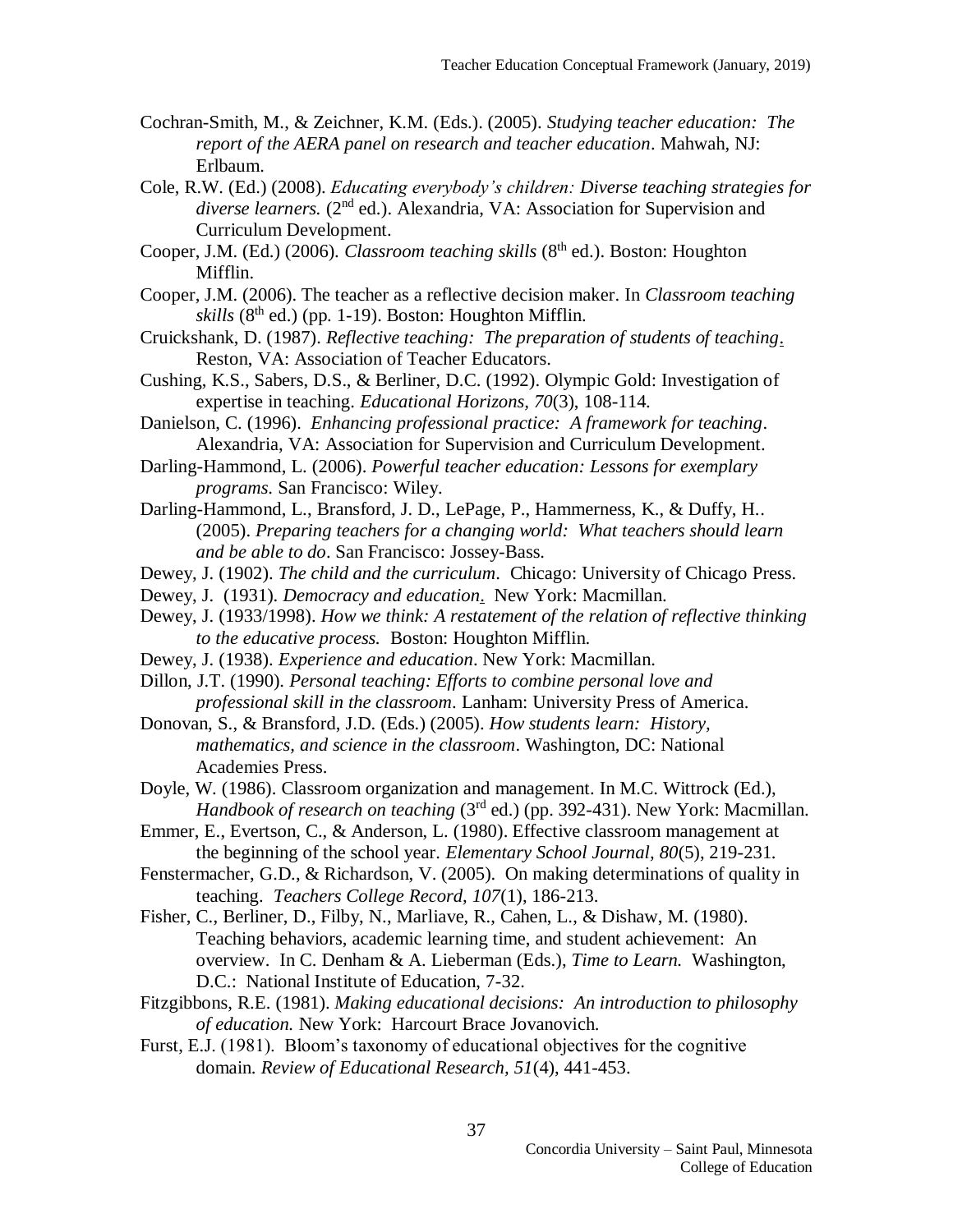- Gage, N.L., & Giaconia, R. (1981, Spring). Teaching practices and student achievement: Causal connections. *New York Education Quarterly*, 2-12.
- Gage, N.L. (1984). What do we know about teaching effectiveness? *Phi Delta Kappan, 66*(2), 87-93.
- Gagne, R.M. (1985). *The conditions of learning and theory of instruction* (4<sup>th</sup> ed.). New York: Harcourt Brace.
- Gall, M. D. (1970). The use of questions in teaching. *Review of Educational Research, 40*(5), 707-721.
- Gardner, H. (1983). *Frames of mind: The theory of multiple intelligences*. New York: Basic Books.
- Garmston, R.J. (1998). Becoming expert teachers. *Journal of Staff Development, 19*(1), 60-63.
- Glasser, W. (1993). *The quality school teacher: Specific suggestions for teachers who are trying to implement the lead-management ideas of the quality school in their classrooms*. New York: HarperPerennial.
- Good, T., & Brophy, J. (2008). *Looking in classrooms* (10<sup>th</sup> ed.), New York: Pearson Allyn and Bacon.
- Hammond, L.D., & Bransford, J. (Eds.) (2005). *Preparing teachers for a changing world: What teachers should learn and be able to do*. San Francisco: Jossey-Bass.
- Hatano, G., & Inagaki, K. (1986). Two courses of expertise. In H. Stevenson, H. Azuma, & K. Hakuta (Eds.). *Child development and education in Japan* (pp. 262-272). New York: Freeman.
- Hatano, G., & Osura, Y. (2003). Commentary: Reconceptualizing school learning using insight from expertise research. *Educational Researcher, 32*(8), 26-29.
- Hattie, J.A. (2003, October). *Teachers make a difference: What is the research evidence?* Keynote presentation at the Annual Conference of the Australian Council for Educational Research, Melbourne, Australia.
- Jackson, P. (1968). *Life in classrooms*. New York: Holt, Rinehart, & Winston.
- Kohlberg, L. (1969). *Stages in the development of moral thought and action*. San Francisco: Harper & Row.
- Lin, X.D., Schwartz, D.L., & Bransford, J.D. (2007). Intercultural adaptive expertise: Explicit and implicit lessons from Dr. Hatano. *Human Development, 50*, 65-72.
- Marzano, R.J., Gaddy, B.B., Foseid, M.C., Foseid, M.P., & Marzano, J.S. (2005). *A handbook for classroom management that works*. Alexandria, VA: Association of Supervision and Curriculum Development.
- Melnick, S., Arndt, R., Fotiu, R., &Wanous-Bullock, D. (1985, April). *Interactive decision making and the prospective teacher: A descriptive observation.* Paper presented at the American Educational Research Association, Chicago.
- Murray, F. (1986, May). *Necessity: The developmental component in reasoning.* Paper presented at the Sixteenth Annual Meeting, Jean Piaget Society, Philadelphia.
- Noddings, N. (1984). *Caring: A feminine approach to ethics and moral education.* Berkeley: University of California Press.
- Ornstein, A.C. (1995a). Beyond effective teaching. *Peabody Journal of Education, 70*(2), 2-23.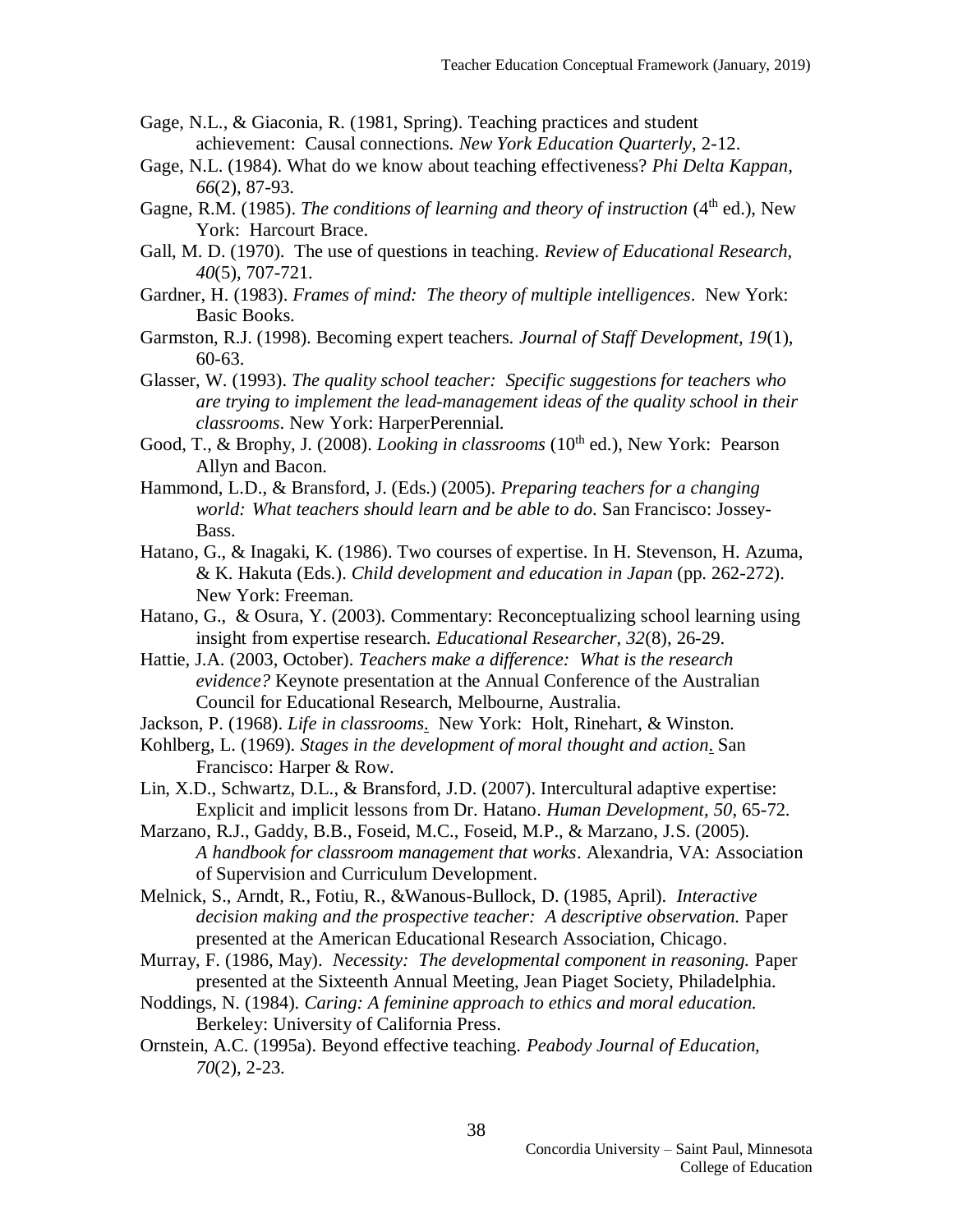- Ornstein, A.C. (1995b). Synthesis of research: Teaching whole-group classrooms. *Peabody Journal of Education, 70*(2), 104-116.
- Pasch, M., Sparks-Langer, G., & Gardner, T. (1991). *Teaching as decision making.*  New York: Longman.
- Piaget, J. (1952). *The origins of intelligence in children.* M. Cook (trans.), New York: International University Press.
- Porter, A.C., & Brophy, J. (1988). Synthesis of research on good teaching: Insights from the work of the Institute for Research on Teaching. *Educational Leadership, 45*(8), 74-85.
- Rogers, C. (1983). *Freedom to learn for the 80's*. Columbus, OH: Merrill.
- Rosenshine, B. (1986). Synthesis of research on explicit teaching. *Educational Leadership, 43*(7), 60-69.
- Schön, D.A. (1987). *Educating the reflective practitioner.* San Francisco: Jossey-Bass.
- Schwartz, D.L., Bransford, J.D., & Sears, D. (2005). Efficiency and innovation in transfer. In J. Mestre (Ed.). *Transfer of learning from a modern multidisciplinary perspective* (pp. 1-51). Greenwich, CT: Information Age Publishing.
- Shavelson, R.J. (1973). *The basic teaching skill: Decision making* (R & D Memorandum No. 104). Stanford University, School of Education, Center for R & D in Teaching.
- Sherman, T.M. (1980). *Instructional decision making: A guide to responsive instruction.* Englewood Cliffs, NJ: Educational Technology Publications.
- Shulman, L.S. (1987). Knowledge and teaching: Foundations of the new reform. *Harvard Education Review, 57*(1), 1-22.
- Shulman, L.S. (1998). Theory, practice, and the education of professionals. *Elementary School Journal, 98*(5), 511-526.
- Singh, D.K., & Stoloff, D.L. (2008). Assessment of dispositions. *College Student Journal, 42*(4), 1169-1180.
- Skinner, B.F. (1974). *About behaviorism.* New York: Knopf.
- Slavin, R.E. (1987). A theory of school and classroom organization. *Educational Psychologist, 22*(2), 89-108.
- Smith, B.O. (1969). *Teachers for the real world.* Washington, DC: American Association of Colleges for Teacher Education.
- Smith, C.B. (1992). *Teacher as decision-maker.* Bloomington, IN: Grayson Bernard.
- Smith, K. (1993). Becoming the "guide on the side." *Educational Leadership, 51*(2), 35-37.
- Smith, L.M., & Geoffrey, W. (1968). *The complexities of an urban classroom: An analysis toward a general theory of teaching*. New York: Holt, Rinehart and Winston.
- Snow, C.E., Griffin, P., & Burns, M.S. (Eds.) (2005). *Knowledge to support the teaching of reading: Preparing teaches for a changing world*. San Francisco: Jossey-Bass.
- Sternberg, R.J., & Horvath, J.A. *(*1995)*. A prototype view of expert teaching*. Educational Researcher. *24*(6), 9–17.
- Stronge, J.H. (2007). *Qualities of effective teachers* (2nd ed.). Alexandria, VA: Association of Supervision and Curriculum Development.
- Stronge, J.H., Tucker, P.D., & Hindman, J.L. (2004). *Handbook for qualities of effective teachers*. Alexandria, VA: Association of Supervision and Curriculum